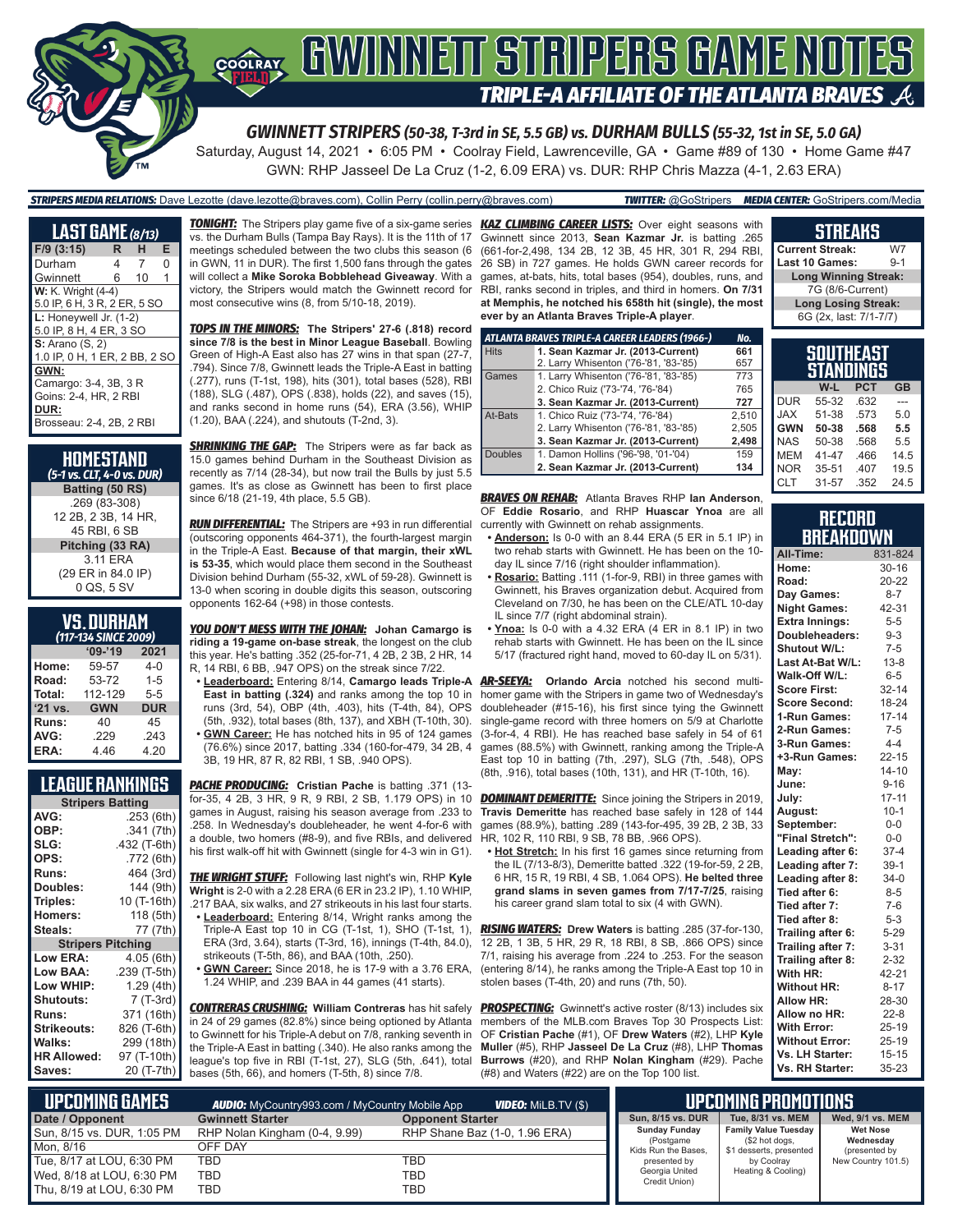

#### *SATURDAY, AUGUST 14, 2021 VS. DURHAM*

#### **MANAGER MATT TUIASOSOPO**

**Matt Tuiasosopo** is in his first season as Gwinnett manager and his third season as a coach in the Atlanta Braves organization in 2021. He was named the seventh manager in team history on 3/30/21. Tuiasosopo is both the youngest manager in team history (turned 35 on 5/10) and the first former Gwinnett player to manage the club (hit .221 with 19 HR, 73 RBI in 178 games from 2016-17).

Tuiasosopo made his managerial debut in 2019 with Class-A Rome, leading the club to a 65-74 record and earning Atlanta's Bobby Cox Award for minor league manager of the year. He was set to return to Rome in 2020, but was reassigned to the Braves Alternate Training Site at Coolray Field once the MiLB season was canceled.

| Tuiasosopo's Managerial Career | Games | W-L     | <b>PCT</b> | <b>Plavoffs</b> |
|--------------------------------|-------|---------|------------|-----------------|
| With Gwinnett (1 Season):      | 88    | $50-38$ | .568       |                 |
| MiLB Career (2 Seasons):       | 227   | 115-112 | .507       |                 |

*All staff bios available in the 2021 Stripers Media Guide*

| <b>EJECTIONS</b> (3)       |                          |                         |  |  |  |
|----------------------------|--------------------------|-------------------------|--|--|--|
| Player/Coach               | Date/Inning              | <b>Umpire</b>           |  |  |  |
| <b>Ryan Goins</b>          | 5/25 vs. MEM, 7th Inning | <b>HP Clint Vondrak</b> |  |  |  |
| <b>MGR Matt Tuiasosopo</b> | 6/3 vs. JAX, 8th Inning  | <b>HP Alex Tosi</b>     |  |  |  |
| <b>Travis Snider</b>       | 7/30 at MEM, 8th Inning  | HP John Bacon           |  |  |  |

| TEAM DEFENSE (5TH IN TRIPLE-A EAST) |                                                                                                                      |                          |                          |            |            |           |           |
|-------------------------------------|----------------------------------------------------------------------------------------------------------------------|--------------------------|--------------------------|------------|------------|-----------|-----------|
| <b>PCT</b>                          | G                                                                                                                    | <b>TC</b>                | <b>PO</b>                | A          | Е          | <b>DP</b> | <b>TP</b> |
| .983                                | 88                                                                                                                   | 3117                     | 2279                     | 784        | 54         | 85        |           |
| <b>Catchers</b>                     |                                                                                                                      | <b>SB</b>                | cs                       | <b>ATT</b> | <b>PCT</b> | <b>PB</b> | W-L       |
| Casteel, Ryan                       |                                                                                                                      |                          | 0                        |            | .000       |           | $1 - 1$   |
| Contreras, William                  |                                                                                                                      | 11                       | 0                        | 11         | .000       | 3         | $15 - 1$  |
| d'Arnaud, Travis                    |                                                                                                                      | 2                        | $\overline{2}$           | 4          | .500       | O         | $5 - 1$   |
| Jackson, Alex                       |                                                                                                                      | 10                       | 4                        | 14         | .286       |           | $11 - 12$ |
| Lucroy, Jonathan                    |                                                                                                                      | 18                       | 5                        | 23         | .217       |           | $8 - 15$  |
| Martinez, Carlos                    |                                                                                                                      | 3                        | 0                        | 3          | .000       |           | $2 - 1$   |
| Morales, Jonathan                   |                                                                                                                      | 10                       | 5                        | 15         | .333       |           | $8 - 7$   |
| Total:                              |                                                                                                                      | 55                       | 16                       | 71         | .225       | 8         | 50-38     |
|                                     | Outfield Assists (22):<br>Waters (9), Demeritte (4), Ervin (4), Sanchez (2),<br>Almonte (1), Inciarte (1), Pache (1) |                          |                          |            |            |           |           |
| Pitcher Pickoffs (2):               |                                                                                                                      |                          | Y. Lopez (1), Muller (1) |            |            |           |           |
| Catcher Pickoffs (2):               |                                                                                                                      | Casteel (1), Jackson (1) |                          |            |            |           |           |

# **STARTS**

|     | <b>By Batting Order</b>                                                                                                                      |
|-----|----------------------------------------------------------------------------------------------------------------------------------------------|
| 1:  | Waters (61), Pache (13), Inciarte (6), Arcia (5), Almonte (1), Ervin (1), Sanchez (1)                                                        |
| 2:  | Pache (27), Kipnis (22), Arcia (17), Goins (7), Demeritte (3), Rosario (3), Waters (3),                                                      |
|     | Almonte (1), Camargo (1), Ervin (1), Gore (1), Heredia (1), Sanchez (1)                                                                      |
| 3:  | Arcia (38), Camargo (29), d'Arnaud (6), Demeritte (4), Jackson (3), Kipnis (3), Lucroy (3),                                                  |
|     | Contreras (2)                                                                                                                                |
| 4:  | Camargo (36), Jackson (17), Demeritte (15), Lucroy (5), Contreras (4), Kipnis (4),                                                           |
|     | Almonte (3), Casteel (3), Kazmar Jr. (1)                                                                                                     |
| 5:  | Contreras (19), Lucroy (13), Goins (11), Kazmar Jr. (10), Almonte (8), Jackson (8),                                                          |
|     | Kipnis (6), Demeritte (5), Camargo (3), Snider (2), Casteel (1), Ervin (1), Sanchez (1)                                                      |
| 6:  | Goins (19), Casteel (10), Kazmar Jr. (10), Demeritte (8), Ervin (8), Snider (8),                                                             |
|     | Pache (6), Lucroy (5), Almonte (4), Sanchez (4), Waters (4), Contreras (1), Jackson (1)                                                      |
| 7:  | Ervin (21), Kazmar Jr. (16), Goins (12), Sanchez (11), Snider (10), Pache (6),                                                               |
|     | Demeritte (5), Casteel (4), Morales (2), Almonte (1)                                                                                         |
| 8:  | Sanchez (29), Ervin (12), Morales (12), Kazmar Jr. (11), Snider (8), Goins (5),                                                              |
|     | Casteel (4), Gore (4), Brugman (1), Martinez (1), Unroe (1)                                                                                  |
| 9:  | Starting Pitchers (48), Sanchez (12), Morales (10), Gore (4), Snider (4), Ervin (3),<br>Casteel (2), Kazmar Jr. (2), Martinez (2), Unroe (1) |
|     | <b>By Position</b>                                                                                                                           |
| C:  |                                                                                                                                              |
|     | Jackson (23), Lucroy (23), Contreras (16), Morales (15), d'Arnaud (6), Martinez (3),<br>Casteel (2)                                          |
| 1B: | Camargo (36), Casteel (20), Snider (13), Kazmar Jr. (8), Morales (6), Lucroy (2),                                                            |
|     | Unroe $(2)$ , Goins $(1)$                                                                                                                    |
| 2B: | Kipnis (27), Goins (24), Sanchez (19), Kazmar Jr. (16), Arcia (1), Morales (1)                                                               |
| 3B: | Camargo (30), Kazmar Jr. (23), Sanchez (22), Goins (8), Arcia (3), Morales (2)                                                               |
| SS: | Arcia (51), Goins (21), Sanchez (14), Camargo (1), Kazmar Jr. (1)                                                                            |
| LF: | Waters (27), Ervin (21), Almonte (9), Gore (9), Snider (7), Kipnis (5), Arcia (4),                                                           |
|     | Demeritte (3), Heredia (1), Rosario (1), Sanchez (1)                                                                                         |
| CF: | Pache (49), Waters (27), Ervin (6), Inciarte (5), Rosario (1)                                                                                |
| RF: | Demeritte (34), Ervin (19), Waters (14), Almonte (8), Snider (8), Sanchez (3),                                                               |
|     | Camargo (1), Pache (1)                                                                                                                       |
| DH: | Contreras (10), Jackson (6), Snider (4), Demeritte (3), Kipnis (3), Casteel (2),                                                             |
|     | Kazmar Jr. (2), Pache (2), Almonte (1), Arcia (1), Brugman (1), Camargo (1), Ervin (1),                                                      |
|     | Inciarte (1), Lucroy (1), Rosario (1)                                                                                                        |
|     |                                                                                                                                              |

|               | VS. 2021 OPPONENTS                                                            |          |          |     |         |     |         |  |  |  |  |  |  |  |
|---------------|-------------------------------------------------------------------------------|----------|----------|-----|---------|-----|---------|--|--|--|--|--|--|--|
|               | Road<br><b>Total</b><br>Home<br><b>Total</b><br>Road<br>Home                  |          |          |     |         |     |         |  |  |  |  |  |  |  |
| <b>CLT</b>    | $5 - 1$                                                                       | $11 - 1$ | $16 - 2$ | COL | ---     |     | ---     |  |  |  |  |  |  |  |
| <b>DUR</b>    | $4 - 0$                                                                       | $1 - 5$  | $5 - 5$  | LOU | $4 - 2$ | --- | $4 - 2$ |  |  |  |  |  |  |  |
| <b>JAX</b>    | $4 - 2$<br><b>MW DIV</b><br>$1 - 5$<br>$1 - 5$<br>$4 - 2$<br>$0-0$<br>$- - -$ |          |          |     |         |     |         |  |  |  |  |  |  |  |
| <b>MEM</b>    | $5 - 1$                                                                       | $7-5$    | $12 - 6$ |     |         |     |         |  |  |  |  |  |  |  |
| <b>NAS</b>    | $6-6$                                                                         | $0-6$    | $6 - 12$ |     |         |     |         |  |  |  |  |  |  |  |
| <b>NOR</b>    | $5 - 1$                                                                       | $1 - 5$  | $6-6$    |     |         |     |         |  |  |  |  |  |  |  |
| <b>SE DIV</b> | $26-14$                                                                       | 20-22    | 46-36    |     |         |     |         |  |  |  |  |  |  |  |

#### **LAST AT-BAT WINS** *(13)*

|                      |                          | The Stripers are 13-8 (.619) in games decided in the last at-bat in 2021. |
|----------------------|--------------------------|---------------------------------------------------------------------------|
| Date/Opponent        | <b>Score</b>             | <b>Game-Winning Play</b>                                                  |
| 5/4 at Charlotte     | 10-9 (12th)              | Almonte scores on E4 (Reynolds)                                           |
| 5/9 at Charlotte     | 12-9 (10th)              | Camargo RBI single                                                        |
| 5/14 vs. Louisville  | $2-1$ (8th)              | Arcia solo HR                                                             |
| 5/16 vs. Louisville  | 5-4 $(9th)*$             | Arcia walk-off solo HR                                                    |
| 5/25 vs. Memphis     | $2-1$ (9th) <sup>*</sup> | Kazmar walk-off single                                                    |
| 6/9-G2 at Memphis    | $3-1$ (8th)              | Waters RBI single                                                         |
| 6/18 vs. Nashville   | 8-7 (10th)*              | Arcia scores on E4 (Hiura on Lucroy FC)                                   |
| 6/30 at Durham       | $2-1$ (9th)              | Pache RBI single                                                          |
| 7/18 at Charlotte    | 13-12 (9th)              | Contreras RBI double                                                      |
| 8/1 at Memphis       | $4-2$ (9th)              | Ervin RBI single                                                          |
| 8/6 vs. Charlotte    | 4-3 $(11th)^*$           | Morales walk-off single                                                   |
| 8/8-G1 vs. Charlotte | 4-3 $(7th)^*$            | d'Arnaud walk-off single                                                  |
| 8/11-G1 vs. Durham   | 4-3 $(7th)^*$            | Pache walk-off single                                                     |
|                      |                          |                                                                           |

*\*Denotes "walk-off" win*

# **GWINNETT PLAYERS USED** *(57 IN 2021)*

**Pitchers (32)** Anderson, Ian Arano, Victor Biddle, Jesse Bradford, Chasen Burrows, Thomas Chavez, Jesse Davidson, Tucker De La Cruz, Jasseel *Edwards Jr., Carl* Flaa, Jay Greene, Shane Hernandez, Daysbel Horacek, Mitch Johnstone, Connor *Jones, Nate* Kelley, Trevor Lee, Dylan Lopez, Yoan Martin, Chris Minter, A.J. Muller, Kyle Roark, Tanner *Tice,Ty* Webb, Jacob *Wilson, Bryse* Wright, Kyle

Kingham, Nolan Newcomb, Sean Rodriguez, Jose Santana, Edgar Toussaint, Touki Ynoa, Huascar Almonte, Abraham Arcia, Orlando *Brugman, Jaycob* Camargo, Johan Casteel, Ryan Contreras, William d'Arnaud, Travis Demeritte, Travis Ervin, Phillip Goins, Ryan Gore, Terrance Heredia, Guillermo Inciarte, Ender *Jackson, Alex* Kazmar Jr., Sean Kipnis, Jason

*Lucroy, Jonathan* Martinez, Carlos Morales, Jonathan Pache, Cristian Romero, Eddie Sanchez, Yolmer Snider, Travis Unroe, Riley Waters, Drew

*Italics = Player no longer in Braves organization*

#### **BASS-LANTA**

OF Abraham Almonte RHP Ian Anderson INF/OF Orlando Arcia LHP Jesse Biddle INF Johan Camargo RHP Jesse Chavez C William Contreras C Travis d'Arnaud LHP Tucker Davidson

**30 players have played for both Gwinnett and Atlanta in 2021:** RHP Jay Flaa RHP Shane Greene OF Guillermo Heredia OF Ender Inciarte C Alex Jackson RHP Nate Jones INF Sean Kazmar Jr. C Jonathan Lucroy RHP Chris Martin LHP A.J. Minter

LHP Kyle Muller (Debut) LHP Sean Newcomb OF Cristian Pache RHP Edgar Santana RHP Ty Tice RHP Touki Toussaint RHP Jacob Webb RHP Bryse Wilson RHP Kyle Wright RHP Huascar Ynoa

# **ATLANTA BRAVES REHAB ASSIGNMENTS** *(10 IN 2021)*

**Player Injury (IL Date)** 

RHP Carl Edwards Jr.

RHP Chris Martin RT Shoulder Inflammation (4/7) 5/5-5/11<br>CF Ender Inciarte Strained I T Hamstring (4/17) 5/6-5/12 OF Ender Inciarte Strained LT Hamstring (4/17) 5/6-5<br>OF Guillermo Heredia RT Hamstring Inflammation (5/1) 5/14 OF Guillermo Heredia RT Hamstring Inflammation (5/1) 5/14<br>C Alex Jackson Strained LT Hamstring (5/2) 5/21-6/9, 6/30-7/20 C Alex Jackson Strained LT Hamstring (5/2) 5/21-6/9<br>CF Cristian Pache RT Hamstring Inflammation (5/14) 5/29-6/1 OF Cristian Pache RT Hamstring Inflammation (5/14)<br>RHP Touki Toussaint RT Shoulder Strain (3/26) RHP Touki Toussaint RT Shoulder Strain (3/26) 6/22-7/15<br>C Travis d'Arnaud Torn LT Thumb Ligament (5/2) 7/30-8/10 C Travis d'Arnaud Torn LT Thumb Ligament (5/2) 7/30<br>RHP Ian Anderson RT Shoulder Inflammation (7/16) 8/5-RHP Ian Anderson RT Shoulder Inflammation (7/16) 8/5-<br>RHP Huascar Ynoa Fractured RT Hand (5/17) 8/6-RHP Huascar Ynoa Fractured RT Hand (5/17) 8/6- RT Abdominal Strain (7/7)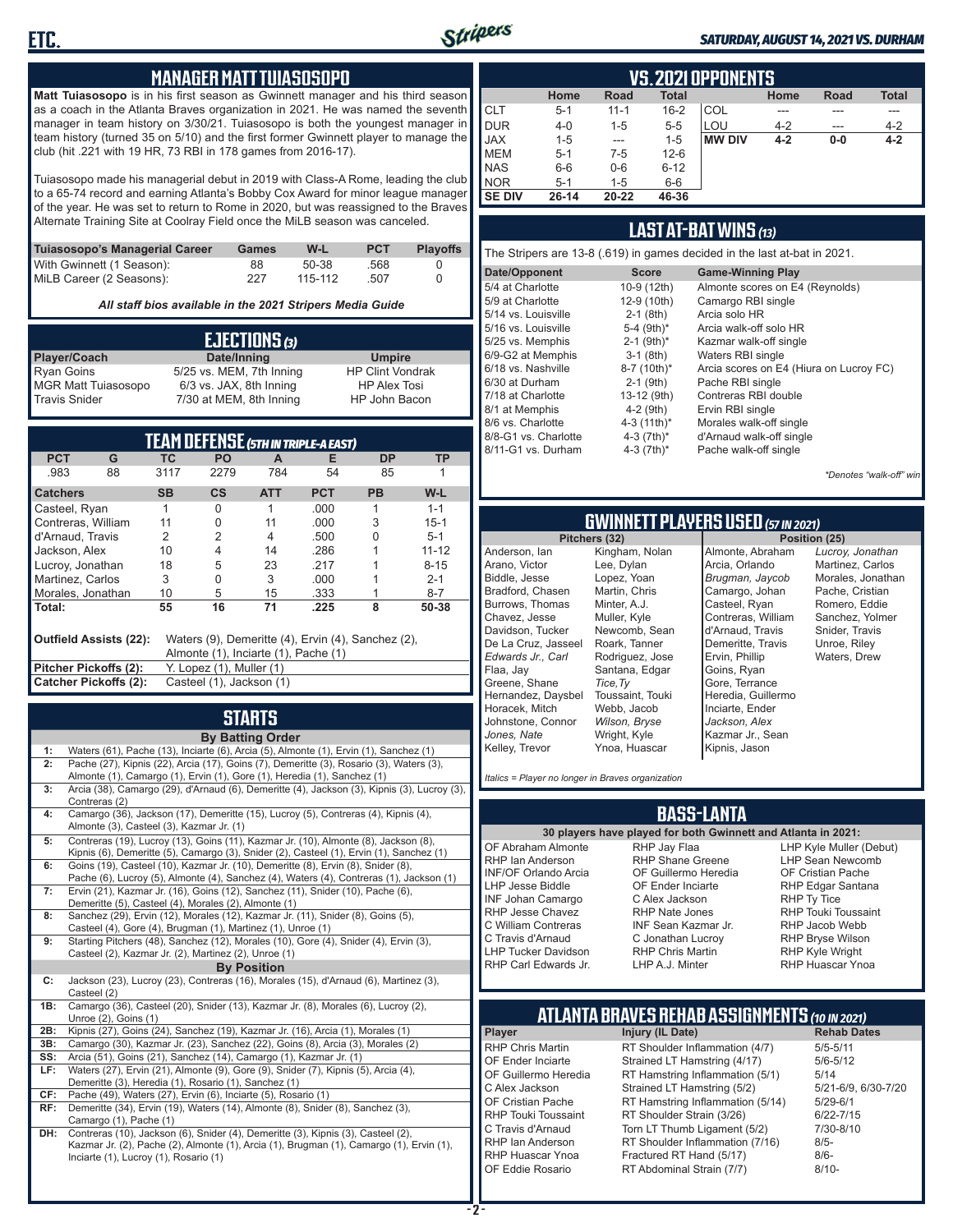### **STARTING PITCHER**



**ON BRAVES 40-MAN ROSTER**

#### *SATURDAY, AUGUST 14, 2021 VS. DURHAM*

### **60****JASSEEL DE LA CRUZ**

**B/T:** R/R **BORN:** 6/26/97 in Hato Mayor, Dominican Republic (Age 24)<br>**HT:** 6-1 **ACQUIRED:** Signed by the Atlanta Braves as a non-drafted f **HT:** 6-1 **ACQUIRED:** Signed by the Atlanta Braves as a non-drafted free agent **WT:** 200 (6/1/15) **BIO ON PAGE 38 OF MEDIA GUIDE**

*TONIGHT'S START:* De La Cruz makes his 18th appearance and 15th start of the season in game five of a six-game series vs. Durham ... In 64 career MiLB starts, he is 11-18 with a 4.27 ERA and .237 BAA ... All-time in home games, he is 9-9 with a 3.34 ERA and .211 BAA in 50 games (32 starts).

*PROSPECTING:* De La Cruz is currently ranked Atlanta's No. 8 prospect by MLB.com ... He entered the season ranked the Braves' No. 13 prospect by *Baseball America*.

*2021 SEASON:* Pitched at the Alternate Training Site at Coolray Field in April ... Was on Gwinnett's Opening Night roster ... Opened the year in the bullpen (0-0, 5.40 ERA in 2G) ... Recalled by Atlanta on 5/8, but did not make his MLB debut before being optioned to Gwinnett on 5/10 ... Posted an 8.0-inning scoreless streak (2 H, 0 BB, 9 SO) over three outings (2 starts) from 5/11-5/19 ... Logged a season-high 5.0 IP on 6/1 vs. Jacksonville (ND, 3 H, 1 ER, 3 BB, 6 SO) ... Earned his first career Triple-A win on 7/10 vs. Nashville, logging 3.0 scoreless IP in relief (3 BB, 3 SO) of an 8-4 victory.

*2020 SEASON:* Was a member of Atlanta's 60-man player pool and spent the majority of the year at the Alternate Training Site in Gwinnett ... Recalled by the Braves for the first time in his career on 9/15, but did not make his MLB debut (optioned on 9/16).

*2019 SEASON:* Named the Florida State League Pitcher of the Week on 5/19 after tossing the first no-hitter in Advanced-A Florida FireFrogs history on 5/18 vs. Jupiter (9.0 IP, 2 BB, 4 SO, 89 pitches in 12-0 win) ... Overall went 7-9 with a 3.25 ERA and .212 BAA in 25 games (24 starts) across three levels (Class-A Rome, Advanced-A Florida, Double-A Mississippi).

| <b>DE LA CRUZ'S OVERALL STATS</b> |         |            |       |           |           |           |            |             |  |  |  |  |
|-----------------------------------|---------|------------|-------|-----------|-----------|-----------|------------|-------------|--|--|--|--|
| Team<br>∕ear                      | W-L     | <b>ERA</b> | G/GS  | <b>HR</b> | <b>BB</b> | <b>SO</b> | <b>BAA</b> | <b>WHIP</b> |  |  |  |  |
| Gwinnett (AAA)<br>2021            | $1 - 2$ | 6.09       | 17/14 | 8         | 29        | 52        | 264        | 1.57        |  |  |  |  |
| MiLB Career:                      | 17-19   | 4.02       | 93/64 | 25        | 153       | 312       | .230       | 1.29        |  |  |  |  |
| MLB Career:                       | 0-0     | ---        | n/n   |           |           |           | ---        |             |  |  |  |  |

|          | DE LA CRUZ'S 2021 SPLITS (WITH GWINNETT) |           |                     |  |  |  |  |  |  |  |  |
|----------|------------------------------------------|-----------|---------------------|--|--|--|--|--|--|--|--|
| Home:    | 1-1, 5.45 ERA (10G)                      | Road:     | 0-1, 7.20 ERA (7G)  |  |  |  |  |  |  |  |  |
| Day:     | 0-1, 6.48 ERA (2G)                       | Night:    | 1-1, 6.02 ERA (15G) |  |  |  |  |  |  |  |  |
| Starter: | 0-2, 6.48 ERA (14G)                      | Reliever: | 1-0, 1.93 ERA (3G)  |  |  |  |  |  |  |  |  |
| Vs. LHB: | .315 BAA, 3 HR                           | Vs. RHB:  | .226 BAA, 5 HR      |  |  |  |  |  |  |  |  |

|         | DE LA CRUZ VS. DURHAM                                                           |       |  |  |  |  |  |  |  |  |  |  |  |  |  |
|---------|---------------------------------------------------------------------------------|-------|--|--|--|--|--|--|--|--|--|--|--|--|--|
|         | W-l<br><b>BB</b><br><b>GS</b><br><b>ERA</b><br>ER<br><b>HR</b><br>SΟ<br>ΙP<br>G |       |  |  |  |  |  |  |  |  |  |  |  |  |  |
| 12021:  | 0-0                                                                             | 54.01 |  |  |  |  |  |  |  |  |  |  |  |  |  |
| Career: | $0-0$                                                                           | 54.01 |  |  |  |  |  |  |  |  |  |  |  |  |  |

|             | <b>DE LA CRUZ'S HIGHS &amp; LOWS</b> |                                   |  |  |  |  |  |  |  |  |  |
|-------------|--------------------------------------|-----------------------------------|--|--|--|--|--|--|--|--|--|
|             | <b>Season</b>                        | Career (MiLB and MLB)             |  |  |  |  |  |  |  |  |  |
| IP:         | 5.0 (2x, last: 7/28 at MEM)          | 9.0 (5/18/19, FLA vs. JUP)        |  |  |  |  |  |  |  |  |  |
| SO:         | 6 (2x, last: 6/6 vs. JAX)            | 10 (7/7/19, MIS vs. BLX)          |  |  |  |  |  |  |  |  |  |
| BB:         | 4 (2x, last: 7/4 at DUR)             | 5 (3x, last: 7/15/19, MIS at JAX) |  |  |  |  |  |  |  |  |  |
| н:          | 7 (7/28 at MEM)                      | 9 (8/4/18, ROM at GVL)            |  |  |  |  |  |  |  |  |  |
| ER:         | 6 (6/18 vs. NAS)                     | 8 (7/4/18, ROM at ASH)            |  |  |  |  |  |  |  |  |  |
| Low-Hit CG: |                                      | 0 Hits (5/18/19, FLA vs. JUP)     |  |  |  |  |  |  |  |  |  |
| Low-ER CG:  |                                      | 0 Runs (5/18/19, FLA vs. JUP)     |  |  |  |  |  |  |  |  |  |

|      |                |               |     |   |   |           |           |           |           |           | DE LA CRUZ'S 2021 STARTS (ALL LEVELS) |              |                                                |
|------|----------------|---------------|-----|---|---|-----------|-----------|-----------|-----------|-----------|---------------------------------------|--------------|------------------------------------------------|
| Team | Date/Opp.      | <b>Result</b> | IP  | н | R | <b>ER</b> | <b>HR</b> | <b>BB</b> | <b>SO</b> | NP-S      | Opp. Starter                          | <b>Final</b> | <b>Notes</b>                                   |
| GWN  | 5/14 vs. LOU   | <b>ND</b>     | 3.0 |   |   |           |           |           | 3         | $35 - 25$ | Rilev O'Brien                         | W. 2-1       | Faced 9 batters in his first Triple-A start.   |
| GWN  | 5/19 at NAS    | <b>ND</b>     | 4.0 |   |   |           |           | 0         | 5         | 53-31     | Wade LeBlanc                          | L. $4-5(10)$ | Set season highs for innings, striekouts.      |
| GWN  | 5/26 vs. MEM   | <b>ND</b>     | 3.2 | 4 | 4 |           |           |           | 5         | 65-41     | Bernardo Flores Jr.                   | W. 11-5      | Most ER in a start since 7/26/19 at Jackson.   |
| GWN  | $6/1$ vs. JAX  | <b>ND</b>     | 5.0 | 3 |   |           |           | 3         | 6         | 73-45     | Daniel Castano                        | $L. 2-6$     | Left with 2-1 lead in longest start of 2021.   |
| GWN  | $6/6$ vs. JAX  | $L.0-1$       | 4.1 | 5 | Δ |           |           |           | 6         | 80-55     | Parker Bugg                           | $L.3-6$      | First loss since 8/8/19 with MIS at JAX.       |
| GWN  | $6/12$ at MEM  | $L.0-2$       | 3.2 | 6 | 4 |           |           |           | 3         | 76-44     | <b>Matthew Liberatore</b>             | $L. 1-6$     | Most walks since 7/15/19 with MIS at JAX (5).  |
| GWN  | 6/18 vs. NAS   | <b>ND</b>     | 3.1 | 6 | 6 | 6         |           |           | 3         | 73-44     | Alec Bettinger                        | W, 8-7       | Largest comeback win for GWN this season.      |
| GWN  | 6/24 at NOR    | <b>ND</b>     | 2.0 | 3 |   |           |           | 3         |           | 49-23     | Zac Lowther                           | W. 6-2       | Exited trailing 2-0, GWN scored 5 in 4th.      |
| GWN  | 7/4 at DUR     | <b>ND</b>     | 0.2 |   | л |           |           |           |           | $33 - 11$ | Joe Rvan                              | $L.4-5$      | Shortest start of professional career.         |
| GWN  | 7/16 at CLT    | <b>ND</b>     | 4.0 |   |   |           |           | 3         |           | 62-38     | Alex McRae                            | W, 5-3       | Exited in a 1-1 game, fourth-straight ND.      |
| GWN  | 7/22 vs. NOR   | <b>ND</b>     | 4.0 | 4 |   | $\Omega$  |           | 0         | 5         | 64-42     | Kevin Smith                           | W. 8-1       | First scoreless start since 5/19 at NAS.       |
| GWN  | 7/28 at MEM    | <b>ND</b>     | 5.0 |   | 5 | 5         |           |           | 4         | 75-43     | Daniel Ponce de Leon                  | L. $7-8(11)$ | Exited trailing 5-0, sixth-straight ND.        |
| GWN  | 8/3 vs. CLT    | <b>ND</b>     | 3.1 | 6 | Δ |           |           |           |           | 75-49     | <b>Tanner Banks</b>                   | W. 6-4       | Four of six hits allowed went for extra-bases. |
| GWN  | 8/8 vs. CLT G2 | <b>ND</b>     | 4.0 | 5 |   |           |           | 3         |           | 69-42     | Jimmy Lambert                         | W. 8-2       | Exited leading 3-2 for eighth-straight ND.     |

|                     |           |            |    |    |         |                             | <b>STRIPERS STARTING PITCHERS (13 IN 2021)</b> |                                                     |
|---------------------|-----------|------------|----|----|---------|-----------------------------|------------------------------------------------|-----------------------------------------------------|
| <b>Pitcher</b>      | W-L       | <b>ERA</b> | GS | QS |         | <b>Team W-L Run Support</b> | <b>Last Gwinnett Start</b>                     | <b>Final Line</b>                                   |
| Anderson, Ian       | $0-0$     | 8.44       |    |    | $1 - 1$ | 1.00 RPG (2 Tot.)           | 8/11-G1 vs. DUR (ND)                           | 3.0 IP, 3 H, 3 R, 3 ER, 3 BB, 3 SO, 1 WP (64p/35s)  |
| Burrows, Thomas     | $0-0$     | 0.00       |    | 0  | $1 - 0$ | $0.00$ RPG $(0$ Tot.)       | 7/21-G1 vs. NOR (ND)                           | 1.0 IP, 0 H, 1 R, 0 ER, 3 BB, 2 SO (32p/13s)        |
| Davidson, Tucker    | $2 - 1$   | 0.90       | 3  | 3  | $2 - 1$ | 5.33 RPG (16 Tot.)          | 5/23 at NAS (L)                                | 6.0 IP, 1 H, 1 R, 1 ER, 1 BB, 9 SO, 1 HR (82p/51s)  |
| De La Cruz. Jasseel | $0 - 2$   | 6.48       | 14 | 0  | 8-6     | 2.43 RPG (34 Tot.)          | 8/8-G2 vs. CLT (ND)                            | 4.0 IP, 5 H, 2 R, 2 ER, 3 BB, 1 SO, 1 HBP (69p/42s) |
| Johnstone, Connor   | $1-6$     | 7.16       | 11 | 0  | $4 - 7$ | 1.82 RPG (20 Tot.)          | 7/31 at MEM (ND)                               | 2.0 IP, 1 H, 0 R, 0 BB, 1 SO (27p/15s)              |
| Kingham, Nolan      | $0 - 3$   | 8.44       | 5  | 0  | $2 - 3$ | 1.40 RPG (7 Tot.)           | 7/30 at MEM (ND)                               | 5.0 IP, 7 H, 5 R, 5 ER, 3 BB, 2 SO, 2 HR (94p/64s)  |
| Muller, Kyle        | $2 - 2$   | 3.92       | 9  | 2  | $7 - 2$ | 4.22 RPG (38 Tot.)          | 7/14 at CLT (ND)                               | 4.0 IP, 1 H, 0 R, 2 BB, 4 SO, 1 WP (71p/44s)        |
| Roark, Tanner       | $0 - 0$   | 0.00       | 2  | 0  | $2 - 0$ | 4.00 RPG (8 Tot.)           | 7/25 vs. NOR (ND)                              | 3.0 IP, 1 H, 0 R, 0 BB, 3 SO, 1 HBP (32p/23s)       |
| Rodriguez, Jose     | $3-3$     | 6.34       | 10 | 0  | $5-5$   | 2.70 RPG (27 Tot.)          | 8/12 vs. DUR (W)                               | 5.2 IP, 3 H, 0 R, 1 BB, 5 SO (78p/48s)              |
| Toussaint, Touki    | $2 - 1$   | 4.32       | 4  | 2  | $2 - 2$ | 3.50 RPG (14 Tot.)          | 7/13 at CLT (W)                                | 6.0 IP, 3 H, 2 R, 2 ER, 3 BB, 7 SO, 1 HR (89p/54s)  |
| Wilson, Bryse       | $4 - 2$   | 4.47       | 9  | 3  | $6 - 3$ | 3.00 RPG (27 Tot.)          | 7/7 vs. NAS (ND)                               | 5.0 IP, 8 H, 5 R, 5 ER, 2 BB, 2 SO, 2 HR (81p/50s)  |
| Wright, Kyle        | $4 - 4$   | 3.64       | 16 | 5. | $8 - 8$ | 2.06 RPG (33 Tot.)          | 8/13 vs. DUR (W)                               | 5.0 IP, 6 H, 3 R, 2 ER, 1 BB, 5 SO (97p/62s)        |
| Ynoa, Huascar       | $0-0$     | 4.32       | 2  | 0  | $2 - 0$ | 2.50 RPG (5 Tot.)           | 8/11-G2 vs. DUR (ND)                           | 4.2 IP, 4 H, 3 R, 3 ER, 4 BB, 7 SO, 1 WP (83p/51s)  |
| Total:              | $18 - 24$ | 4.93       | 88 | 15 | 50-38   | 2.63 RPG (231 Tot.)         |                                                |                                                     |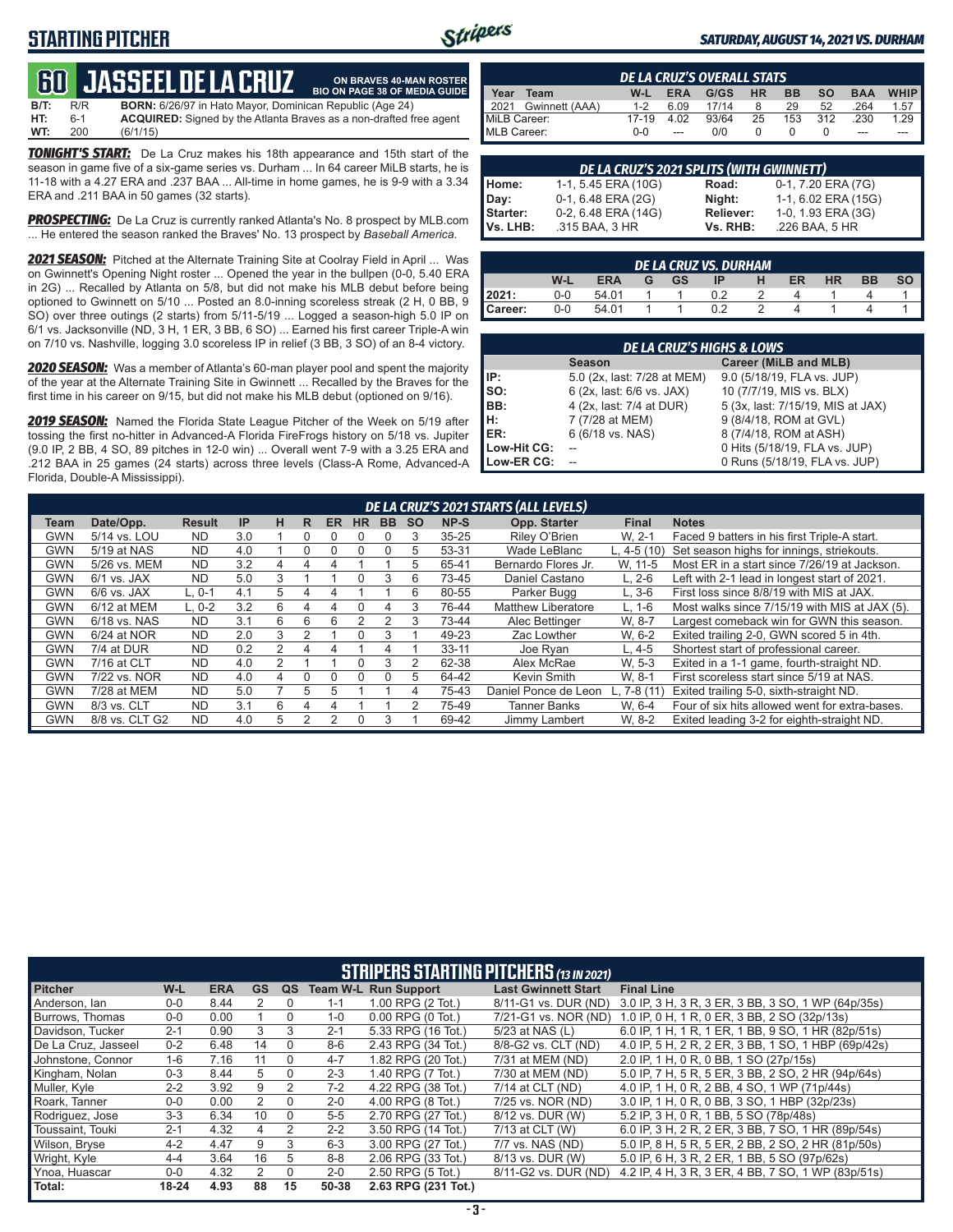#### **BULLPEN**



#### *SATURDAY, AUGUST 14, 2021 VS. DURHAM*

|               | <b>STRIPERS PITCHING BREAKDOWN</b>                                               |      |       |       |     |                                 |     |     |        |  |  |  |  |  |
|---------------|----------------------------------------------------------------------------------|------|-------|-------|-----|---------------------------------|-----|-----|--------|--|--|--|--|--|
|               | <b>BAA</b><br><b>BB</b><br><b>SO</b><br>W-L<br>ΗR<br><b>ERA</b><br>ER<br>IP<br>R |      |       |       |     |                                 |     |     |        |  |  |  |  |  |
| Starters:     | 18-24                                                                            | 4.93 | 374.1 | 218   | 205 | 55                              | 152 | 375 | .259 ∎ |  |  |  |  |  |
| Relievers:    | $32 - 14$                                                                        | 3.20 | 385.1 | 153   | 137 | 42                              | 147 | 451 | .219 ∎ |  |  |  |  |  |
| <b>Total:</b> | 50-38                                                                            | 4.05 | 759.2 | - 371 | 342 | 97                              | 299 | 826 | .239 ∎ |  |  |  |  |  |
|               | <b>Saves/Opp: 20/33 (60.6%) Holds: 40</b>                                        |      |       |       |     | <b>IR/Scored: 65/23 (35.4%)</b> |     |     |        |  |  |  |  |  |

|            | <b>PITCHING BY MONTH</b> |                                                                                  |       |     |     |    |     |     |     |  |  |  |  |  |
|------------|--------------------------|----------------------------------------------------------------------------------|-------|-----|-----|----|-----|-----|-----|--|--|--|--|--|
|            | W-L                      | <b>HR</b><br><b>BB</b><br><b>SO</b><br><b>BAA</b><br><b>ERA</b><br>ER<br>IP<br>R |       |     |     |    |     |     |     |  |  |  |  |  |
| May:       | $14 - 10$                | 3.50                                                                             | 211.0 | 90  | 82  | 28 | 65  | 240 | 222 |  |  |  |  |  |
| June:      | $9 - 16$                 | 4.55                                                                             | 213.2 | 115 | 108 | 26 | 94  | 223 | 263 |  |  |  |  |  |
| July:      | $17 - 11$                | 4.50                                                                             | 242.0 | 131 | 121 | 37 | 100 | 261 | 240 |  |  |  |  |  |
| August:    | $10 - 1$                 | 3.00                                                                             | 93.0  | 35  | 31  | 6  | 40  | 102 | 223 |  |  |  |  |  |
| September: |                          |                                                                                  |       |     |     |    |     |     |     |  |  |  |  |  |

|                     |         |            |    |           |            |        |              |                    | RELIEF SUMMARY (CURRENT STRIPERS ONLY, GWINNETT STATS ONLY) |                         |
|---------------------|---------|------------|----|-----------|------------|--------|--------------|--------------------|-------------------------------------------------------------|-------------------------|
| <b>Pitcher</b>      | W-L     | <b>ERA</b> | G  | <b>GF</b> | <b>HLD</b> | SV/OPP | <b>IR/RS</b> | <b>Last Outing</b> | <b>Last Final Line</b>                                      | <b>Scoreless Streak</b> |
| Arano, Victor       | 1-1     | 3.33       | 23 | 8         | 4          | 2/4    | 3/0          | 8/13 vs. DUR       | Save, 1.0 IP, 0 H, 1 R, 1 ER, 2 BB, 2 SO (25p/12s)          | $-1G$                   |
| Biddle, Jesse (L)   | $0 - 1$ | .69        | 21 |           | 4          | 0/1    | 9/3          | 8/12 vs. DUR       | Hold, 1.1 IP, 0 H, 0 R, 0 BB, 2 SO (19p/11s)                | 6G (6.2 IP)             |
| Bradford, Chasen    | $4 - 0$ | 3.99       | 26 | 3         | 6          | 0/1    | 2/2          | 8/12 vs. DUR       | Hold, 1.0 IP, 2 H, 0 R, 0 BB, 0 SO (11p/8s)                 | 1G (1.0 IP)             |
| Burrows, Thomas (L) | $2 - 0$ | 2.59       | 23 |           | 3          | 0/0    | 15/6         |                    | 8/11-G1 vs. DUR 2.0 IP, 0 H, 0 R, 2 BB, 3 SO (40p/22s)      | 4G (5.0 IP)             |
| De La Cruz, Jasseel | $1-0$   | .93        |    |           |            | 0/0    | 0/0          | 7/10 vs. NAS       | 3.0 IP, 0 H, 0 R, 3 BB, 3 SO (49p/28s)                      | 2G (4.0 IP)             |
| Flaa, Jay           | $1 - 1$ | 5.31       | 20 | b         |            | 1/1    | 2/0          | 8/6 vs. CLT        | 1.0 IP, 0 H, 0 R, 1 BB, 0 SO (16p/9s)                       | 4G (4.0 IP)             |
| Horacek. Mitch (L)  | $1 - 2$ | 4.60       | 14 | 3         |            | 0/0    | 3/3          | 8/13 vs. DUR       | Hold, 0.2 lp, 0 H, 0 R, 2 BB, 0 SO, 1 HBP (18p/8s)          | 3G (2.2 IP)             |
| Johnstone, Connor   | $2 - 0$ | .53        | 12 |           |            | 0/0    | 8/5          | 8/5 vs. CLT        | 0.2 IP, 1 H, 0 R, 0 BB, 0 SO (12p/9s)                       | 3G (2.1 IP)             |
| Kelley, Trevor      | $2 - 2$ | .65        | 24 |           | 5          | 0/2    | 5/1          |                    | 8/11-G2 vs. DUR Win, 0.2 IP, 1 H, 0 R, 1 BB, 2 SO (22p/12s) | 4G (3.2 IP)             |
| Kingham, Nolan      | $0 - 1$ | 21.00      |    |           |            | 0/1    | 0/0          | 8/5 vs. CLT        | Loss, 3.0 IP, 7 H, 7 R, 7 ER, 0 BB, 4 SO, 2 HR (64p/52s)    | $-1G$                   |
| Lee, Dylan (L)      | $3 - 1$ | .87        | 25 | 5         | 6          | 0/1    | 6/0          | 8/13 vs. DUR       | Hold, 0.1 IP, 0 H, 0 R, 0 BB, 1 SO (8p/5s)                  | 4G (4.1 IP)             |
| Lopez, Yoan         | $3-2$   | 3.15       | 20 | 6         | 3          | 1/2    | 4/2          | 8/11-G2 vs. DUR    | Save, 1.0 IP, 0 H, 0 R, 3 BB, 2 SO (28p/14s)                | 7G (7.1 IP)             |
| Newcomb, Sean (L)   | $2 - 0$ | 2.45       | 10 | 8         |            | 2/2    | 0/0          | 8/12 vs. DUR       | Save, 1.0 IP, 1 H, 0 R, 0 BB, 0 SO (14p/11s)                | 3G (4.0 IP)             |
| Roark. Tanner       | $4 - 1$ | 3.16       | 16 |           |            | 1/2    | 0/0          | 8/13 vs. DUR       | Hold, 2.0 IP, 1 H, 0 R, 1 BB, 0 SO (29p/17s)                | 2G (3.2 IP)             |
| Rodriguez, Jose     | $0 - 0$ | 3.60       |    |           |            | 0/0    | 0/0          | 5/26 vs. MEM       | 1.0 IP, 2 H, 1 R, 1 ER, 0 BB, 1 SO, 1 HR (13p/10s)          | $-2G$                   |

| <b>SCORELESS INNINGS STREAKS (10-PLUS INNINGS)</b> |         |                    |                       |  |  |  |  |  |
|----------------------------------------------------|---------|--------------------|-----------------------|--|--|--|--|--|
| <b>Pitcher</b>                                     | Length  | <b>Dates</b>       | <b>Stats</b>          |  |  |  |  |  |
| Bradford, C.                                       | 16.0 IP | 5/7-6/13 (10G)     | 1-0, 6 H, 3 BB, 12 SO |  |  |  |  |  |
| Wright, K                                          | 12.0 IP | $5/25 - 6/5$ (3GS) | 1-0, 11 H, 3 BB, 8 SO |  |  |  |  |  |
| Roark, T.                                          | 11.0 IP | $6/4 - 6/20$ (5G)  | 1-0, 8 H, 4 BB, 11 SO |  |  |  |  |  |

# **54 VICTOR ARANO** *- RHP - 26 YRS - COSAMALOAPAN, MEXICO*

- **• 2021 with GWN: Is 1-0 with 1.17 ERA (1 ER in 7.2 IP), 1 SV, and .160 BAA (4 H, 3 BB, 14 SO) in 7G since 7/15** ... **5/14 vs. LOU:** Earned GWN's first save of 2021 (1.0 IP, 1 H) ... **8/1 at MEM:** Earned first win (2.0 IP, 2 H, 0 R, 1 SO in 4-2 win).
- **• 2021 with ATL:** Recalled on 5/8, but did not pitch ... Optioned on 5/10 ... DFA'd and outrighted to Gwinnett on 6/6.
- **• 2020:** Was a member of Philadelphia's 60-man player pool, but spent the entire year at the Alternate Site in Lehigh Valley ... DFA'd by the Phillies on 1/18.
- **• 2019:** Limited to just 6G with Triple-A Lehigh Valley (2-0, 0.00 ERA in 3G) and Philadelphia (1-0, 3.86 ERA in 3G) ... Was on injured list from 4/20-end of season (right elbow inflammation).
- **• Acquired:** Claimed off waivers from Philadelphia (1/22/21) ... Originally signed by the Los Angeles Dodgers as a non-drafted free agent (4/4/13).
- **• MLB Career:** 3-2, 2.65 ERA, .224 BAA, 3 SV in 73G with Philadelphia (2017-19).

#### **48 JESSE BIDDLE** *- LHP - 29 YRS - PHILADELPHIA, PA*

- **• 2021 with GWN: Since 6/23, is 0-0 with a 0.69 ERA (1 ER in 13.0 IP) and .245 BAA (12 H, 9 BB, 26 SO) in 13G**.
- **• 2021 with ATL:** Had his contract selected on 4/17, pitched in 8G with the Braves (0-0, 8.44 ERA, 10 ER in 10.2 IP) ... DFA'd on 5/17, outrighted to Gwinnett on 5/19. **• Spring Training:** 0-0, 3.00 ERA, .257 BAA, 2 SV in 9G with Cincinnati ... Released
- on 3/26 after re-signing as MiLB FA on 12/11/20.
- **• 2020:** Opened the year at Cincinnati's Alternate Training Site ... Contract selected on 8/25 (0-0, 0.00 ERA, 0 ER in 0.2 IP in 1G) ... Placed on 10-day injured list on 8/29 (left shoulder impingement) and missed the remainder of the year.
- **• Acquired:** MiLB FA (4/2/21) ... Originally Philadelphia's 1st-round pick (27th overall) in 2010 out of Germantown Friends High School (Philadelphia, PA).
- **• MLB Career:** 6-2, 5.07 ERA, .261 BAA, 1 SV in 99G with ATL (2018-19, 2021), SEA (2019), TEX (2019), CIN (2020).

# **28 CHASEN BRADFORD** *- RHP - 32 YRS - LAS VEGAS, NV*

- **• 2021 with GWN: All 4 of his wins (4-0) have been 2.0-IP outings:** 5/15 vs. LOU (1 H, 0 R, 2 SO), 6/16 vs. NAS (3 H, 1 ER, 3 SO), 6/24 at NOR (0 H, 0 R, 1 BB, 3 SO), and 7/31 at MEM (2.0 IP, 1 H, 1 ER, 1 SO) ... **5/7-6/13:** Posted team-best 16.0-IP scoreless streak over 10G (6 H, 3 BB, 12 SO).
- **• 2020:** Re-signed by Seattle to an MiLB deal on 1/15, but was not included on the Mariners' 60-man player pool ... Did not play.
- **• 2019:** Split time between Seattle (0-0, 4.86 ERA, 1 SV in 12G) and Triple-A Tacoma (0-0, 6.75 ERA, 1 SV in 5G).
- **• Acquired:** MiLB FA (3/15/21) ... Originally the New York Mets' 35th round pick in 2011 out of the University of Central Florida.
- **• MLB Career:** 7-0, 3.89 ERA, .253 BAA, 1 SV in 86G with NYM, SEA (2017-19).

| <b>PITCHER AWARDS &amp; HONORS</b> |                                     |                         |  |  |  |  |
|------------------------------------|-------------------------------------|-------------------------|--|--|--|--|
| Pitcher                            | <b>Award/Date</b>                   | <b>Stats</b>            |  |  |  |  |
| Wilson, B.                         | AAA East Pitcher of Week (6/28-7/4) | 0-0, 7.0 IP, 0 ER, 7 SO |  |  |  |  |

## **49 THOMAS BURROWS** *- LHP - 26 YRS - FLORENCE, AL*

- **• 2021 with GWN: Is 1-0 with 0.98 ERA (2 ER in 18.1 IP) and .145 BAA (9 H, 12 BB, 27 SO) in 14G since 6/20** ... **6/20-7/2:** Struck out 12 over 7.0 scoreless IP (3 H, 1 BB) in 5G ... **7/15 at CLT:** Improved to 2-0 (1.0 IP, 0 H, 0 R, 0 BB, 1 SO) in 11-10 win ... **7/21-G2 vs. NOR:** Made the first start of his pro career (ND, 1.0 IP, 0 H, 1 R, 0 ER, 3 BB, 2 SO).
- **• MLB.com Prospect Rankings:** #20 (Braves Top 30).
- **• 2020:** Was an NRI to Spring Training, but not included on 60-man player pool.
- **• 2019:** Went 2-4 with a 4.42 ERA, .221 BAA, and 7 saves (7-for-9) in 43G between Double-A Mississippi and Gwinnett ... Stranded 16 of 17 inherited runners with the Stripers (94.1%) ... Won Atlanta's Bill Lucas Award for community service.
- **• Acquired:** Via trade with Seattle (1/11/17) ... Originally the Mariners' 4th-round pick in 2016 out of the University of Alabama.

### **45 JAY FLAA** *- RHP - 29 YRS - BISMARCK, ND*

- **• 2021 with GWN: 5/13-6/24:** Did not allow an ER over his first 10G (1 R in 11.0 IP, 7 H, 9 BB, 15 SO, .171 BAA) ... **7/18 at CLT:** Earned his first save with GWN, tossing 1.0 IP (1 H, 1 ER, 0 BB, 2 SO) in a come-from-behind 13-12 victory ... **8/3 vs. CLT:** Earned first win with GWN (1.0 IP, 1 H, 0 R, 1 BB, 1 SO in 4-2 win).
- **• 2021 with ATL:** From 5/23-5/30, went 0-0 with a 27.00 ERA (4 ER in 1.1 IP) in 1G Outrighted to Gwinnett on 7/13.
- **• 2021 with BAL:** Selected by Baltimore on 4/26 and made his MLB debut on 4/27 vs. the NY Yankees (1.1 IP, 2 BB, 1 SO, struck out Aaron Judge) ... Optioned on 4/28, appeared in 1G with Triple-A Norfolk (0-0, 16.20) ... DFA'd on 5/8.
- **• Spring Training:** 0-0, 3.38 ERA, .200 BAA, 0 SV in 3G with Baltimore.
- **• 2020:** Was not on Baltimore's 60-man player pool, did not play.
- **• 2019:** Went 2-5 with a 4.69 ERA, .256 BAA, and 5 SV in 40G (3 starts) between Double-A Bowie and Norfolk (2-3, 5.24 ERA, 4 SV in 29G during Triple-A debut).
- **• Acquired:** Claimed off waivers from Baltimore (5/11/21) ... Originally the Orioles' 6th-round pick in 2015 out of North Dakota State University (Fargo, ND).
- **• MLB Career:** 0-0, 13.50 ERA, .300 BAA in 2G with Baltimore, Atlanta (2021).

### **59 MITCH HORACEK** *- LHP - 29 YRS - LITTLETON, CO*

- **• 2021 Season:** Opened the year with GWN, going 1-2 with a 4.76 ERA and .250 BAA in 10G ... Was on the Development List from 5/25-5/30 and 6/2-6/15 ... Transferred to Advanced-A Rome on 7/9 and went 1-0 with a 2.25 ERA and .167 BAA in 4G ... Rejoined the Stripers on 7/20.
- **• 2020:** Signed with Minnesota, but was not on the Twins' 60-man player pool.
- **• 2019:** Pitched for both Double-A Hartford (4-0, 2.48 ERA in 34G) and Triple-A Albuquerque (1-1, 18.75 ERA in 12G) in the Colorado Rockies organization.
- **• Acquired:** MiLB FA (3/25/21) ... Originally Baltimore's 9th-round pick in 2013 out of Dartmouth College (Hanover, NH).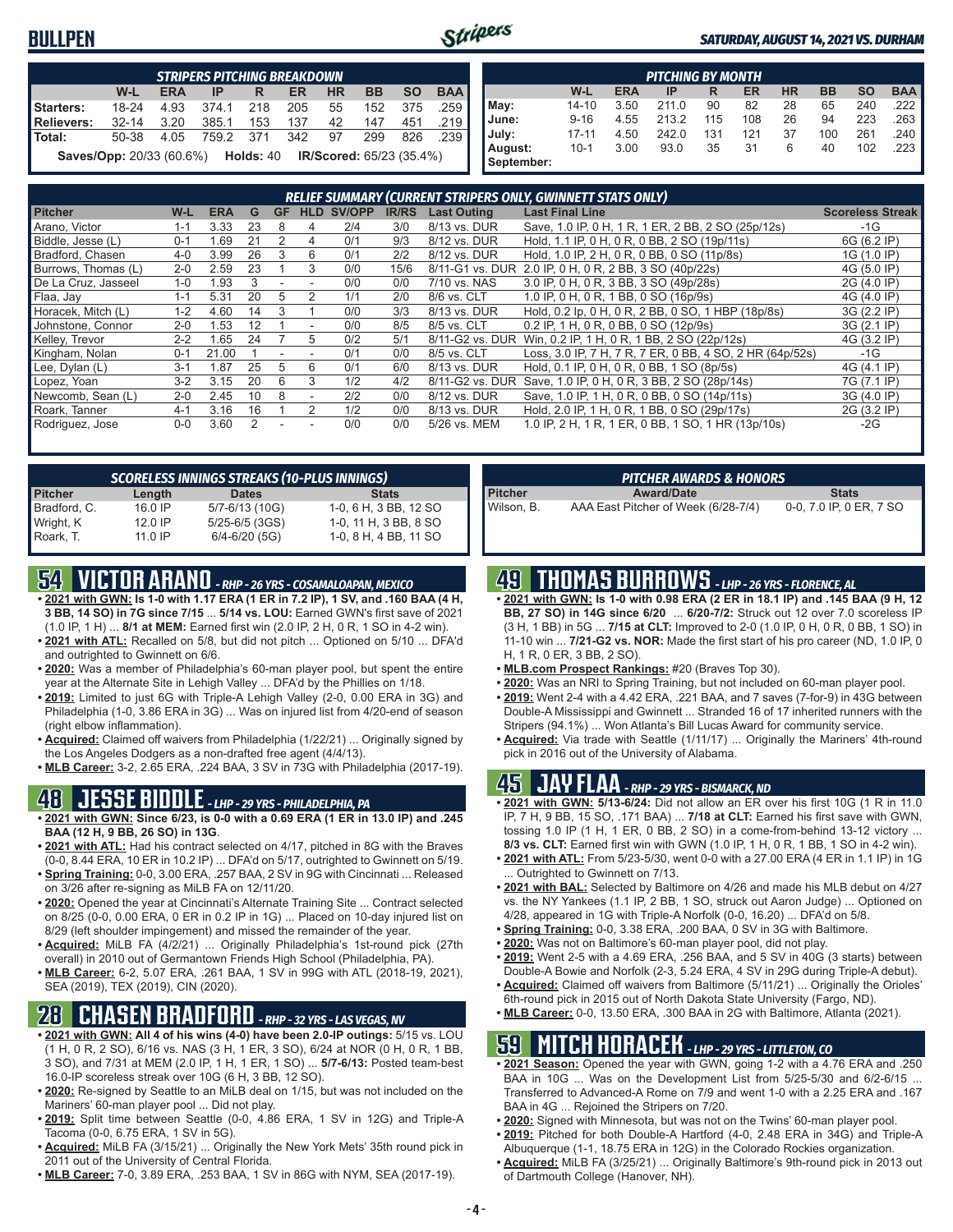### **51 CONNOR JOHNSTONE** *- RHP - 26 YRS - SAN DIEGO, CA*

- **• 2021 with GWN: Is 2-0 with 1.53 ERA and .133 BAA in 12G in relief** (1-6, 7.16 ERA, .313 BAA in 11 starts) ... **5/4-5/8:** Threw 8.0 scoreless IP over his first 2 outings, including a 5.0-inning spot start (win, 1 H, 0 BB, 5 SO) on 5/8 at CLT.
- **• Spring Training:** 0-1, 4.76 ERA, .273 BAA, 1 SV in 6G with Atlanta (NRI).
- **• 2020:** Was an NRI to Braves Spring Training, but not on 60-man player pool.
- **• 2019:** With Double-A Mississippi and Gwinnett, went 7-4 with a 4.24 ERA, .296 BAA, and 1 SV in 35G (7 starts) ... His 7 wins ranked T-8th in the Braves org.
- **• Acquired:** Braves 21st-round pick in 2017 out of Wake Forest University.
- **• Local Product:** Played baseball at Roswell High School (Roswell, GA).

# **43 TREVOR KELLEY** *- RHP - 27 YRS - PROVIDENCE, RI*

- **• 2021 with GWN: Is 2-0 with 0.00 ERA (1 R, 0 ER in 10.2 IP) and .084 BAA (4 H, 5 BB, 16 SO) over 10G since 7/11** ... **5/12-6/27:** Allowed runs in just 2 of 13G for a 1.72 ERA (3 ER in 15.2 IP, 13 H, 6 BB, 15 SO, .241 BAA).
- **• Spring Training:** Did not pitch in Chicago Cubs' MLB camp ... Released on 4/23. **• 2020:** Pitched in 4G with Philadelphia, going 0-0 with a 10.80 ERA ... Outrighted on 8/14 and spent the rest of the season at the Phillies Alternate Site.
- **• 2019:** In 52G with Triple-A Pawtucket, went 5-5 with a 1.79 ERA, .216 BAA, and 12 SV ... Was an International League Midseason and Postseason All-Star and a *Baseball America* Triple-A All-Star ... Led IL in appearances and was T-1st in saves ... Made MLB debut on 7/2 at Toronto and logged 10G with Boston (0-3, 8.64 ERA).
- **• Acquired:** MiLB FA (4/28/21) ... Originally Boston's 36th-round pick in 2015 out of the University of North Carolina at Chapel Hill.
- **• MLB Career:** 0-3, 9.26 ERA, .347 BAA, 0 SV in 14G with BOS (2019), PHI (2020).

### **58 DYLAN LEE** *- LHP - 27 YRS - DINUBA, CA*

- **• 2021 with GWN: Is 1-1 with 0.00 ERA (1 R, 0 ER in 8.2 IP) and .138 BAA (4 H, 2 BB, 9 SO) in 8G since 7/18** ... **5/4 at CLT:** Earned the win in his Stripers' debut (2.0 IP, 1 H, 1 R, 0 ER, 0 BB, 3 SO in 10-9 win in 12 innings) ... **6/11 at MEM:** Recorded his first pro hit, a double (1-for-2, R) ... **5/26-7/9:** Had a 1.65 ERA (3 ER in 16.1 IP, 9 H, 2 BB, 12 SO) and .161 BAA over 12G.
- **• Spring Training:** 0-0, 0.00 ERA, 0 SV in 2G with Miami ... Released on 3/29.
- **• 2020:** Was a non-roster invite to Marlins Spring Training, but was not on Miami's 60-man player pool ... Did not play.
- **• 2019:** Logged 45G between Double-A Jacksonville (0-3, 1.91 ERA, .176 BAA, 13 SV in 32G) and Triple-A New Orleans (1-3, 4.71 ERA, .329 BAA, 0 SV in 13G).
- **• Acquired:** MiLB FA (4/15/21) ... Originally Miami's 10th-round pick in 2016 out of Cal State Fresno (Fresno, CA).

# **55 YOAN LOPEZ** *- RHP - 28 YRS - NUEVA GERONA, CUBA*

- **• 2021 with GWN:** Has a pair of wins in extra innings, 6/9-G2 at MEM (1.0 IP, 1 H, 0 R in 3-1 win in 8 innings) and 6/18 vs. NAS (1.0 IP, 2 H, 1 R, 0 ER, 1 SO in 8-7 win in 10 innings) ... **8/11-G2 vs. DUR:** Tallied his first save with the Stripers (1.0 IP, H, 0 R, 3 BB, 2 SO), leaving bases loaded in 5-3 win.
- **• 2021 with ARI:** Began the season on Arizona's Opening Day roster ... In 2 stints, went 0-0 with a 6.57 ERA (9 ER in 12.1 IP) and 0 SV (0-for-3) in 13G ... DFA'd on 5/20, traded to Atlanta on 5/22 and optioned to Gwinnett.
- **• Spring Training:** 1-0, 4.91 ERA, .214 BAA, 0 SV in 8G with Arizona.
- **• 2020:** In 20G with Arizona, went 0-1 with a 5.95 ERA, .269 BAA, and 2 holds.
- **• 2019:** Set MLB career highs in G (70) and holds (21), going 2-7 with a 3.41 ERA, .232 BAA, and 1 SV (1-for-4) with the D-backs.
- **• Acquired:** Via trade with Arizona in exchange for CF Deivi Estrada (5/22/21) ... Originally signed by the D-backs as a NDFA out of Cuba (1/16/15).
- **• MLB Career:** 2-8, 4.25 ERA, .252 BAA, 1 SV in 113G with Arizona (2018-21).

## **34 SEAN NEWCOMB** *- LHP - 28 YRS - BROCKTON, MA*

- **• 2021 with GWN:** Has been optioned 3 times, on 5/5, 6/30, and 7/31 ... **5/6-7/3:** Struck out 8 over 3.0 scoreless IP (1 H, 1 BB) in 3G ... **7/16 at CLT:** Struck out the side in 9th for his first career save with GWN (1.0 IP, 0 H, 0 R, 1 HB) ... **8/6 vs. CLT:** Struck out 4 over 2.0 IP (2 H, 0 R) in 10th and 11th for the win in 4-3 victory ... **8/12 vs. DUR:** Finished off 6-hit shutout with 2nd save (1.0 IP, 1 H, 0 R).
- **• Gwinnett Career:** 7-4, 2.72 ERA, 2 SV, .208 BAA in 25G (14GS) since 2017.
- **• 2021 with ATL:** In 26G in relief, is 2-0 with a 5.68 ERA, .250 BAA, and 1 SV.
- **• 2020:** Made just 4 starts with the Braves (0-2, 11.20 ERA) ... Spent most of the year at the Alternate Training Site at Coolray Field.
- **• Acquired:** Via trade with the Los Angeles Angels in exchange for SS Andrelton Simmons (11/12/15) ... Originally the Angels' 1st-round pick (15th overall) in 2014 out of the University of Hartford (West Hartford, CT).
- **• MLB Career:** 24-23, 4.27 ERA, .243 BAA, 2 SV in 135G (57GS) with Atlanta (2017-21) ... In 6G during the 2018-19 Postseasons, went 1-0 with a 1.08 ERA.

# **57 TANNER ROARK** *- RHP - 34 YRS - WILMINGTON, IL*

- **• 2021 with GWN: In 9G (2 starts) since 7/4, is 3-0 with 1.53 ERA (3 ER in 17.2 IP), 1 SV, and .169 BAA (10 H, 6 BB, 19 SO)** ... **6/4-6/20:** Pitched 11.0 scoreless innings over 5G (8 H, 4 BB, 11 SO, .205 BAA) ... **7/13 at CLT:** Notched his first save since 2015 with WAS (2.0 IP, 3 H, 1 ER, 0 BB, 2 SO in 5-3 win).
- **• 2021 with ATL:** Contract selected on 6/24, but did not pitch before being optioned back to Gwinnett on 6/27.
- **• 2021 with TOR:** Was on Toronto's Opening Day roster, went 0-1 with a 6.43 ERA in 3G (1 start) ... Released by the Blue Jays on 5/3.
- **• Spring Training:** 2-1, 8.44 ERA, .295 BAA in 4 starts with Toronto.
- **• 2020:** Made 11 starts with the Blue Jays, going 2-3 with a 6.80 ERA and .309 BAA.
- **• 2019:** Went 10-10 with a 4.35 ERA and .275 BAA in 31 starts with CIN and OAK.
- **• Acquired:** MiLB FA (5/10/21) ... Originally Texas's 25th-round pick in 2008 out of the University of Illinois at Urbana-Champaign.
- **• MLB Career:** 76-68, 3.85 ERA, .254 BAA, 1 SV in 227G (184 starts) with WSH, CIN, OAK, TOR (2013-21) ... Pitched in 2014 and 2016 Postseasons with Nationals (0-1, 3.86 ERA in 3G, 1 start).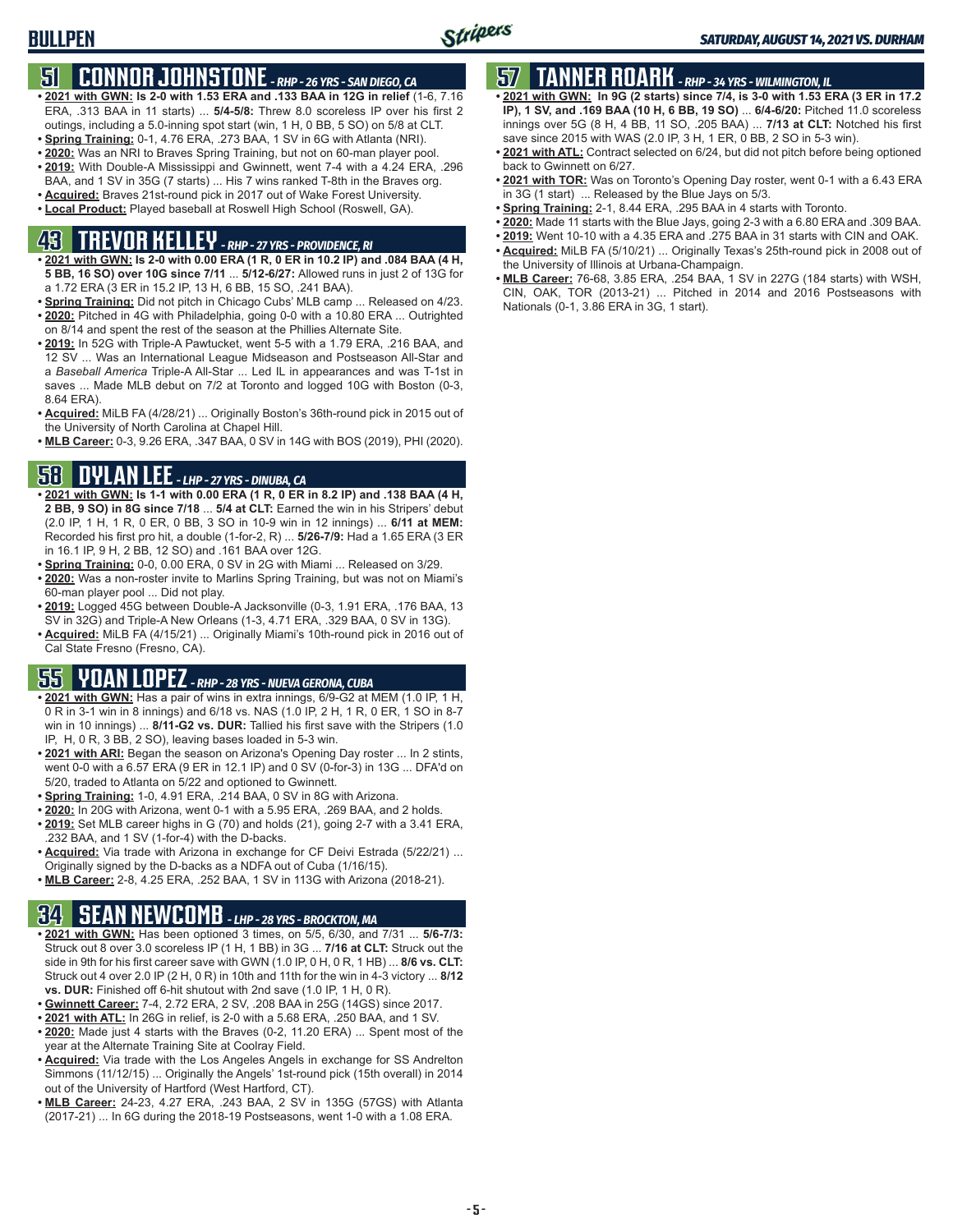| <b>OFFENSE</b> |                              |                                                                      | Stripers | <b>SATURDAY, AUGUST 14, 2021 VS. DURHAM</b> |                               |  |  |  |  |  |  |                                   |
|----------------|------------------------------|----------------------------------------------------------------------|----------|---------------------------------------------|-------------------------------|--|--|--|--|--|--|-----------------------------------|
|                |                              |                                                                      |          |                                             |                               |  |  |  |  |  |  |                                   |
| TOTAL:         | .253, 118 HR, .772 OPS RISP: | 265, 35 HR, 814 OPS RUNS/INNING: 1 2 3 4 5 6 7 8 9 X TOT             |          |                                             |                               |  |  |  |  |  |  |                                   |
| Vs. LHP:       | 253, 46 HR, 791 OPS RISP/20: | 258, 16 HR, 793 OPS Stripers:                                        |          |                                             |                               |  |  |  |  |  |  | 69 47 44 48 52 46 59 50 36 13 464 |
|                |                              | Vs. RHP: 253, 72 HR, 762 OPS LOADED: 326, 7 HR, 1.016 OPS Opponents: |          |                                             | 58 45 49 45 34 45 36 26 19 14 |  |  |  |  |  |  | - 371 I                           |

|            | <b>HOME RUNS</b><br><b>MULTI-GAMES</b> |                |                |                          |                |                          |                |                        |                                                     |                |                |                |
|------------|----------------------------------------|----------------|----------------|--------------------------|----------------|--------------------------|----------------|------------------------|-----------------------------------------------------|----------------|----------------|----------------|
| Player     | 1 <sub>R</sub>                         | 2R             | 3R             | GS                       | Tot.           |                          |                | Off LH Off RH Team W-L | Last HR with Gwinnett (Regular Season)              | <b>Hit</b>     | <b>RBI</b>     | <b>HR</b>      |
| Almonte    | $\overline{2}$                         |                | ۰              |                          | 3              |                          | 2              | $3-0$                  | 5/30/21 vs. MEM, 1R (RH Connor Jones)               | 8              | 5              |                |
| Arcia      | 11                                     | 5              |                | ۰                        | 16             | 7                        | 9              | $9 - 4$                | 8/11/21-G2 vs. DUR, 2R (RH Chris Ellis), 2nd of Gm. | 19             | 10             | $\overline{2}$ |
| Brugman    | $\sim$                                 |                | ٠              | $\overline{\phantom{a}}$ |                |                          | $\sim$         | $0 - 0$                |                                                     | $\sim$         | $\sim$         |                |
| Camargo    | 4                                      | 4              | 2              |                          | 10             | 5                        | 5              | $6 - 3$                | 8/4/21 vs. CLT, 3R (RH Mike Wright Jr.)             | 22             | 10             | $\mathbf{1}$   |
| Casteel    |                                        | 3              |                |                          | 4              | $\overline{2}$           | $\overline{2}$ | $3 - 1$                | 8/8/21-G2 vs. CLT, 2R (RH Jimmy Lambert)            | 6              | 6              |                |
| Contreras  | 4                                      | 3              |                | $\overline{a}$           | 8              |                          | $\overline{7}$ | $7 - 1$                | 7/29/21 at MEM, 2R (RH Angel Rondon)                | 8              | $\overline{7}$ |                |
| d'Arnaud   |                                        |                |                | $\overline{\phantom{a}}$ |                |                          |                | $0 - 0$                |                                                     |                | ۰              | ۰              |
| Demeritte  | $\overline{7}$                         | 3              |                | 3                        | 13             | 6                        | $\overline{7}$ | $12 - 1$               | 8/8/21-G2, 2R (RH Ofreidy Gomez)                    | 11             | 9              |                |
| Ervin      | 3                                      | 2              |                | $\overline{\phantom{a}}$ | 6              | $\Delta$                 | $\overline{2}$ | $4 - 2$                | 7/14/21 at CLT, 1R (LH Hunter Schryver)             | $\overline{7}$ | $\overline{7}$ | ٠              |
| Goins      | $\overline{2}$                         | $\overline{2}$ |                |                          | 4              |                          | 3              | $3 - 1$                | 8/13/21 vs. DUR, 2R (RH Calvin Faucher)             | 13             | $\overline{7}$ |                |
| Gore       |                                        |                | ٠              |                          |                |                          |                | $0 - 0$                |                                                     | 3              | $\overline{a}$ |                |
| Heredia    | $\sim$                                 |                | ٠              | ٠                        | ۰              |                          |                | $0 - 0$                |                                                     |                | ۰              |                |
| Inciarte   | $\overline{\phantom{0}}$               |                |                | $\overline{\phantom{a}}$ |                |                          |                | $0 - 0$                |                                                     | ٠              | ٠              |                |
| Jackson    | 4                                      | 4              |                | 2                        | 11             | 8                        | 3              | $5 - 2$                | 7/28/21, 1R (LH Matthew Liberatore), 2nd of Gm.     | 11             | 10             | 3              |
| Kazmar Jr. | 5                                      | $\overline{2}$ |                |                          | 8              | $\overline{2}$           | 6              | $5 - 3$                | 8/8/21-G1 vs. CLT, 1R (RH Ryan Burr)                | 6              | 6              |                |
| Kipnis     | $\overline{2}$                         | $\overline{2}$ |                | ٠                        | 5              |                          | 5              | $4 - 1$                | 7/14/21 at CLT, 1R (RH Ofreidy Gomez)               | 10             | $\overline{7}$ | $\sim$         |
| Lucroy     |                                        |                |                | ٠                        | $\overline{2}$ |                          | $\overline{2}$ | $1 - 1$                | 6/10/21 at MEM, 3R (RH Grant Black)                 | 4              | 3              | ٠              |
| Martinez   |                                        |                |                |                          |                |                          |                | $0 - 0$                |                                                     | $\overline{2}$ |                |                |
| Morales    | $\sim$                                 |                |                | ۰                        |                | $\overline{\phantom{a}}$ |                | $1 - 0$                | 5/7/21 at CLT, 3R (RH Joe De Carlo)                 |                |                | $\sim$         |
| Pache      | $\overline{7}$                         |                |                |                          | 9              | 3                        | 6              | $6 - 2$                | 8/11/21-G2 vs. DUR, 1R (RH Chris Ellis)             | 12             | $\overline{7}$ | $\overline{ }$ |
| Rosario    |                                        |                |                |                          |                |                          |                | $0 - 0$                |                                                     |                | ۰              |                |
| Sanchez    | 4                                      | $\overline{2}$ |                |                          | $\overline{ }$ | 3                        | 4              | $4 - 2$                | 8/12/21 vs. DUR, 1R (RH Tobias Myers)               | 8              | 6              | $\overline{ }$ |
| Snider     | $\overline{2}$                         |                |                | $\sim$                   | 3              |                          | 3              | $3-0$                  | 7/15/21 at CLT, 2R (RH Connor Sadzeck)              | 3              | 3              |                |
| Unroe      | $\overline{\phantom{a}}$               |                | ٠              | $\overline{\phantom{a}}$ | ٠              |                          |                | $0 - 0$                | 7/19/19 vs. ROC, 1R (RH Drew Hutchison)             | $\blacksquare$ | ۰              | ۰              |
| Waters     | 4                                      | $\overline{2}$ | $\overline{2}$ |                          | 8              | Δ                        | 4              | $4 - 3$                | 7/24/21 vs. NOR, 1R (RH Eric Hanhold)               | 18             | 6              |                |
| Total:     | 62                                     | 36             | 13             | 7                        | 118            |                          |                |                        |                                                     |                |                |                |

|                                                                  |                                                               |    |                   | <b>HOME RUN VARIANTS</b> |           |                                   |                |                |             |                |                          |                     |                 | <b>PINCH HITTERS</b> |                                        |              |                                              |                |
|------------------------------------------------------------------|---------------------------------------------------------------|----|-------------------|--------------------------|-----------|-----------------------------------|----------------|----------------|-------------|----------------|--------------------------|---------------------|-----------------|----------------------|----------------------------------------|--------------|----------------------------------------------|----------------|
| Back-to-Back Homers (3x):                                        |                                                               |    |                   |                          |           |                                   |                |                |             |                | Player                   | AVG.                | AB              | н                    | 2B                                     | 3B           | <b>HR</b>                                    | <b>RBI</b>     |
|                                                                  | Almonte (GS) / Snider, 5/7 at CLT (1st Inning)                |    |                   |                          |           |                                   |                |                |             | Almonte        | 1.000                    |                     |                 | 0                    | $\Omega$                               | 0            | 2                                            |                |
|                                                                  | Jackson (2R) / Contreras, 7/14 at CLT (1st Inning)            |    |                   |                          |           |                                   |                |                |             | Arcia          | $\overline{\phantom{a}}$ | $\Omega$            | $\Omega$        | $\Omega$             | $\mathbf{0}$                           | $\Omega$     | $\mathbf 0$                                  |                |
| Pache (1R) / Arcia (1R), 8/11-G2 vs. DUR (1st Inning)            |                                                               |    |                   |                          |           |                                   |                |                |             |                | Casteel                  | .136                | $\overline{22}$ | 3                    | 1                                      | $\Omega$     | 1                                            | $\overline{4}$ |
|                                                                  |                                                               |    |                   |                          |           |                                   |                |                |             |                | Contreras                | .500                | $\overline{2}$  |                      | $\Omega$                               | $\Omega$     | $\Omega$                                     | $\mathbf 0$    |
| Back-to-Back-to-Back Homers (1x):                                |                                                               |    |                   |                          |           |                                   |                |                |             |                | Demeritte                | .400                | 5               | 2                    | $\overline{1}$                         | $\Omega$     | 1                                            | $\mathbf{1}$   |
| Arcia (2R) / Camargo / Demeritte, 5/8 at CLT (6th Inning)        |                                                               |    |                   |                          |           |                                   |                |                |             |                | Ervin                    | .200                | 10              | $\overline{2}$       | $\mathbf 0$                            | $\Omega$     | $\overline{1}$                               | 3              |
| Pinch-Hit Homers (3x):                                           |                                                               |    |                   |                          |           |                                   |                |                |             |                | Goins                    | .000                | $\overline{2}$  | $\mathbf 0$          | $\mathbf 0$                            | 0            | 0                                            | $\mathbf 0$    |
| Demeritte (1R), 5/12 vs. LOU (7th Inning)                        |                                                               |    |                   |                          |           |                                   |                |                |             |                | Gore                     | .200                | 5               |                      | $\Omega$                               | $\Omega$     | 0                                            | $\mathbf 0$    |
| Casteel (2R), 6/3 vs. JAX (7th Inning)                           |                                                               |    |                   |                          |           |                                   |                |                |             |                | Jackson                  | .000                | $\mathbf{1}$    | $\Omega$             | $\Omega$                               | $\mathbf{0}$ | 0                                            | $\mathbf 0$    |
| Ervin (2R), 7/7 vs. NAS (6th Inning)                             |                                                               |    |                   |                          |           |                                   |                |                |             |                | Kazmar Jr.               | .000                | $\overline{7}$  | $\mathbf 0$          | $\mathbf 0$                            | $\Omega$     | 0                                            | $\mathbf 0$    |
|                                                                  |                                                               |    |                   |                          |           |                                   |                |                |             |                | Lee                      | .000                |                 | $\mathbf 0$          | $\mathbf 0$                            | $\mathbf{0}$ | 0                                            | $\mathbf 0$    |
| Leadoff (Game) Homers (4x):                                      |                                                               |    |                   |                          |           |                                   |                |                |             |                | Lucroy                   | .000                | 3               | $\Omega$             | $\Omega$                               | $\Omega$     | 0                                            | $\mathbf 0$    |
|                                                                  | Waters (2x), 5/19 at NAS, 7/22 vs. NOR                        |    |                   |                          |           |                                   |                | Morales        | .000        | $\overline{2}$ | $\mathbf 0$              | $\mathbf 0$         | $\Omega$        | 0                    | $\mathsf{O}\xspace$                    |              |                                              |                |
| Arcia (1x), 7/3 at DUR                                           |                                                               |    |                   |                          |           | Pache                             | .000           |                | $\mathbf 0$ | $\mathbf 0$    | $\Omega$                 | 0                   | $\mathbf 0$     |                      |                                        |              |                                              |                |
| Pache (1x), 8/8-G2 vs. CLT                                       |                                                               |    |                   |                          |           | Sanchez                           | .000           | 6              | $\Omega$    | $\Omega$       | $\Omega$                 | 0                   | $\mathbf 0$     |                      |                                        |              |                                              |                |
|                                                                  |                                                               |    |                   |                          |           | Snider                            | .077           | 13             |             | $\mathbf 0$    | $\Omega$                 | 0                   | 0               |                      |                                        |              |                                              |                |
| Walk-Off Homers (1x):<br>Arcia (Solo), 5/16 vs. LOU (9th Inning) |                                                               |    |                   |                          |           | Unroe                             | .000           | $\overline{4}$ | $\Omega$    | $\mathbf 0$    | $\Omega$                 | 0                   | $\mathbf 0$     |                      |                                        |              |                                              |                |
|                                                                  |                                                               |    |                   |                          |           |                                   |                |                |             |                | Totals:                  | .129                | 85              | 11                   | $\overline{2}$                         | 0            | 3                                            | 10             |
|                                                                  |                                                               |    |                   |                          |           |                                   |                |                |             |                |                          |                     |                 |                      |                                        |              |                                              |                |
|                                                                  |                                                               |    |                   |                          |           | <b>STRIPERS BATTING BY MONTH</b>  |                |                |             |                |                          |                     |                 |                      | <b>HITTING STREAKS (10-PLUS GAMES)</b> |              |                                              |                |
|                                                                  | <b>AVG</b>                                                    | G  | 2B                | 3B                       | <b>HR</b> | <b>RBI</b>                        | <b>SB</b>      | <b>OBP</b>     | <b>SLG</b>  | <b>OPS</b>     | Player                   | Length/Dates        |                 |                      |                                        | <b>Stats</b> |                                              |                |
| May:                                                             | .254                                                          | 24 | 43                | 2                        | 36        | 138                               | 24             | .366           | .445        | .811           | Arcia                    | 13G (5/4-5/18)      |                 |                      |                                        |              | .393 (22-56), 4 2B, 7 HR, 17 R, 12 RBI       |                |
| June:                                                            | .227                                                          | 25 | 36                | 3                        | 21        | 88                                | 23             | .308           | .357        | .665           | Contreras                | 13G (7/10-7/27)     |                 |                      |                                        |              | .385 (20-52), 5 2B, 7 HR, 14 R, 20 RBI       |                |
| July:                                                            | .271                                                          | 28 | 52                | 2                        | 47        | 161                               | 23             | .352           | .479        | .831           | Demeritte                | 10G (6/2-7/21)      |                 |                      |                                        |              | .372 (16-43), 2 2B, 3 HR, 10 R, 8 RBI        |                |
| August:                                                          | .264                                                          | 11 | 13                | 3                        | 14        | 49                                | $\overline{7}$ | .324           | .443        | .766           |                          |                     |                 |                      |                                        |              |                                              |                |
| September:                                                       |                                                               |    |                   |                          |           |                                   |                |                |             |                |                          |                     |                 |                      |                                        |              |                                              |                |
|                                                                  |                                                               |    |                   |                          |           |                                   |                |                |             |                |                          |                     |                 |                      |                                        |              |                                              |                |
|                                                                  |                                                               |    |                   |                          |           |                                   |                |                |             |                |                          |                     |                 |                      | <b>ON-BASE STREAKS (15-PLUS GAMES)</b> |              |                                              |                |
|                                                                  |                                                               |    |                   |                          |           | <b>HITTER AWARDS &amp; HONORS</b> |                |                |             |                | Player                   | <b>Length/Dates</b> |                 |                      |                                        | <b>Stats</b> |                                              |                |
| Player                                                           |                                                               |    | <b>Award/Date</b> |                          |           |                                   |                | <b>Stats</b>   |             |                | Camargo                  | 18G (7/22-Current)  |                 |                      |                                        |              | .352 (25-71), 4 2B, 2 3B, 2 HR, 14 RBI, 6 BB |                |
| Waters                                                           | Sirius XM All-Star Futures Game (7/11)                        |    |                   |                          |           |                                   |                | Game: 1-1, BB  |             |                | Camargo                  | 18G (6/18-7/8)      |                 |                      |                                        |              | .303 (20-66), 6 2B, 2 HR, 7 RBI, 7 BB        |                |
| Contreras                                                        | AAA East Player of Week (7/13-18)<br>.462, 3 2B, 3 HR, 12 RBI |    |                   |                          |           |                                   |                |                |             |                |                          |                     |                 |                      |                                        |              |                                              |                |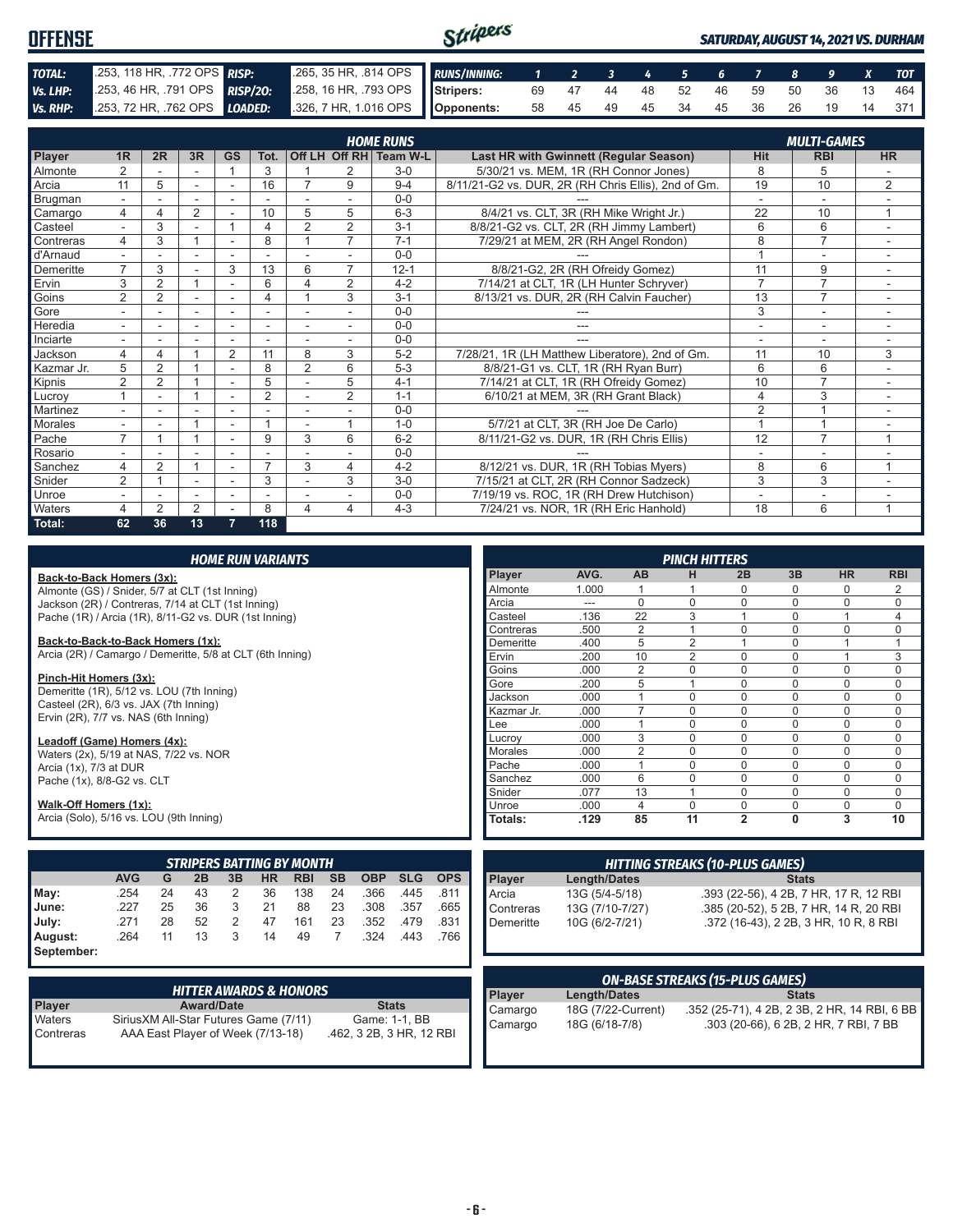### **BATTER BIOS**

## **13 ORLANDO ARCIA** *- SS - 27 YRS - ANACO, VENEZUELA*

*SEASON WITH GWN:*.297, 16 HR, 35 RBI, 5 SB, .916 OPS *HIT STREAK:* -2G (0-8) *8/13 vs. DUR:*0-4 *SERIES:* .143 (2-14), 2 HR, 3 RBI

- **• Leaderboard:** Entering 8/14, ranks among Triple-A East top 10 in AVG (7th, .297), SLG (7th, .548), OPS (8th, .916), TB (10th, 131), and HR (T-10th, 16).
- **• 2021 with GWN: Has reached base safely in 54 of 61G (88.5%)** ... **5/4-5/18:**  Hit safely in first 13G (.393, 7 HR, 17 R, 12 RBI, 2 SB, 1.301 OPS) ... **5/9 at CLT:** Tied GWN's single-game HR record (3-for-4, 3 HR, 4 R, 4 RBI) ... **5/16 vs. LOU:** Blasted walk-off solo HR (#7) in 9th ... **6/18 vs. NAS:** Went 3-for-5 with 3 XBH, including game-tying double in 10th, scored walk-off run ... **6/5-6/23:** Posted 14G on-base streak (.333, 17-for-51, 4 2B, 3 HR, 11 R, 8 RBI, 6 BB) ... **8/11 vs. DUR:** Tallied 2nd multi-HR game of the year in G2 of DH (2-for-3, 2 HR, 3 RBI).
- **• 2021 with ATL:** Recalled on 7/4 ... Hit .204 (10-for-49, 1 2B, 2 HR, 5 R, 9 RBI) in 17G ... Optioned back to Gwinnett on 7/31.
- **• 2021 with MIL:** Was on Milwaukee's Opening Day roster and batted .091 (1-for-11, 1 RBI) in 4G before being traded to Atlanta on 4/6 (sent to Alternate Site).
- **• 2020:** Spent 59 games with the Brewers, batting .260 (10 2B, 1 3B, 5 HR, 22 R, 20 RBI, 2 SB) ... Played in 2 Postseason games (.143, 1-for-7, 1 HR, 2 RBI).
- **• Acquired:** Via trade with Milwaukee in exchange for RHP Chad Sobotka and RHP Patrick Weigel (4/6/21) ... Originally signed by Milwaukee as a NDFA (10/22/10).
- **• MLB Career:** .242, 70 2B, 7 3B, 44 HR, 189 RBI, 40 SB in 559G with MIL, ATL (2016-21) ... Played in the Postseason from 2018-20 (.295, 4 HR, 6 RBI in 13G).

### **17 JOHAN CAMARGO** *- INF - 27 YRS - PANAMA CITY, PANAMA*

*SEASON WITH GWN:*.324, 10 HR, 40 RBI, 0 SB, .932 OPS *HIT STREAK:* 8G (10-29)

*8/13 vs. DUR:* 3-4, 3B, 3 R *SERIES:* .462 (6-13), 2B, 3B

- **• Leaderboard:** Entering 8/14, ranks among Triple-A East top 10 in AVG (1st, .324), R (3rd, 54), OBP (4th, .403), H (T-4th, 84), OPS (5th, .932), TB (8th, 137), and XBH (T-10th, 30).
- **• 2021 with GWN: Riding team-best 19G on-base streak since 7/22 (.352, 25 for-71, 4 2B, 2 3B, 2 HR, 14 R, 14 RBI, 6 BB, .397 OBP)** ... **5/8 at CLT:** Notched first career multi-HR game (2-for-4, 2 HR, 2 RBI) ... **6/5 vs. JAX:** Started 5-4-3 triple play, GWN's first since 5/28/19 at TOL ... **6/18-7/8:** Posted 18G on-base streak (.303, 20-for-66, 6 2B, 2 HR, 9 R, 7 RBI, 7 BB) ... **7/18 at CLT:** Hit a 2-out, 2-run HR (#8) in 9th for a 12-11 lead (GWN had trailed 11-3) ... **7/30 at MEM:** Tallied season-high 4 RBI (2-for-4, 2B, HR #9) in 8-7 win.
- **• Gwinnett Career:** Has hits in 95 of 124G (76.6%) since 2017, batting .334 (160 for-479, 34 2B, 4 3B, 19 HR, 87 R, 82 RBI, 1 SB, .940 OPS).
- **• 2021 with ATL:** In 6 stints with the Braves, batting .000 (0-for-16, 1 R) in 15G.
- **• 2020:** Made Braves' Opening Day roster and batted .200 (8 2B, 4 HR, 16 R, 9 RBI) in 35G ... Added to the NLCS roster in place of injured Adam Duvall prior to Game 2 and played in 4G (.250, 2-for-8, 1 2B, 1 RBI).
- **• Acquired:** NDFA (7/2/10) out of Panama City, Panama.
- **• MLB Career:** .257, 68 2B, 4 3B, 34 HR, 144 RBI, 2 SB in 364G with Atlanta (2017- 21) ... Played in 2018 and 2020 Postseasons (.087, 1 2B, 1 RBI in 8G).

### **9 RYAN CASTEEL** *- 1B/C - 30 YRS - CHATTANOOGA, TN*

*SEASON WITH GWN:*.236, 4 HR, 19 RBI, 0 SB, .725 OPS *HIT STREAK:* 1G (1-3) *8/13 vs. DUR:*DNP *SERIES:* .--- (0-0)

- **• 2021 with GWN: 5/15-5/18:** Had 6 RBI in 3G span, including 5/15 vs. LOU (1 for-2, GW 3-run 2B, 3 RBI) and 5/16 vs. LOU (1-for-3, HR, 2 RBI) ... **6/2 vs. JAX:** Notched pinch-hit 2-run double ... **6/3 vs. JAX:** Hit pinch-hit 2-run HR (#2) ... **6/24 at NOR:** Crushed game-winning grand slam (#3) in 6-2 victory (1-for-4, 4 RBI), his 2nd career slam (first since 7/20/13 with Adv-A Modesto) ... **8/8-G2 vs. CLT:** Homered for the first time since 6/24 (#4), a decisive 2-run shot in 8-2 victory.
- **• 2020:** Was not on the Braves' 60-man player pool ... Did not play.
- **• 2019:** Played 118G with Double-A Mississippi, batting .263 (21 2B, 2 3B, 21 HR, 73 RBI, .811 OPS) ... Ranked 2nd in the Southern League in homers and RBI, 3rd in slugging (.477) ... Was his 2nd career 20-homer season (hit 22 in 2013).
- **• Acquired:** MiLB FA (3/14/21) ... Originally Colorado's 17th-round pick in 2010 out of Cleveland State Community College (Cleveland, TN).

### **24 WILLIAM CONTRERAS** *- C - 23 YRS - PUERTO CABELLO, VZ*

*SEASON WITH GWN:*.340, 8 HR, 27 RBI, 0 SB, 1.039 OPS *HIT STREAK:* 1G (1-3)

- *8/13 vs. DUR:* 1-3, R, BB *SERIES:* .250 (3-12) **• 2021 with GWN: Has hits in 24 of 29G (82.8%)** ... **Since 7/8, ranks among Triple-A East top 10 in RBI (T-1st, 27), SLG (5th, .641), TB (5th, 66), HR (T-5th, 8), OPS (6th, 1.039), R (T-6th, 23), AVG (7th, .340), XBH (T-8th, 15), H (T-9th, 35)** ... **7/13-7/18:** Named Triple-A East Player of the Week (.462, 12-for-26, 3 2B, 3 HR, 7 R, 12 RBI, 1.440 OPS) ... **7/10-7/27:** Posted a 13G hitting streak, tied for GWN's longest this year (.385, 20-for-52, 5 2B, 7 HR, 14 R, 20 RBI, 1.333 OPS). **• 2021 with ATL:** On the Braves' Opening Day roster ... Hit .204 (3 2B, 1 3B, 7 HR,
- 16 R, 21 RBI, .666 OPS) in 44G through 7/6 ... Optioned on 7/7.
- **• 2020:** Spent most of the year at the Alternate Training Site at Coolray Field ... Recalled by Atlanta for MLB debut on 7/24 ... Hit .400 (4-for-10, 1 2B, 1 RBI) in 4G.
- **• Bloodlines:** Older brother is Chicago Cubs' C Willson Contreras.
- **• Acquired:** NDFA (2/1/15) out of Puerto Cabello, Venezuela.
- **• MLB Career:** .217, 4 2B, 1 3B, 7 HR, 22 RBI, 0 SB in 48G with Atlanta (2020-21).

# **12 TRAVIS DEMERITTE** *- OF - 26 YRS - NEW YORK, NY*

*SEASON WITH GWN:*.295, 13 HR, 37 RBI, 5 SB, 1.014 OPS *HIT STREAK:* 3G (3-11) *8/13 vs. DUR:*1-4, RBI *SERIES:* .250 (1-4), RBI

- **• 2021 with GWN: 5/4 at CLT:** Tallied 5 RBI (3-for-6, HR) to set GWN Opening Night record ... **6/2-7/21:** Posted 10G hitting streak (.372, 16-for-43, 2 2B, 3 HR, 10 R, 8 RBI, 1.041 OPS) ... **6/10-7/10:** Was on the Injured List ... **7/13-8/3:** In first 16G since returning from the IL, hit .322 (19-for-59, 2 2B, 6 HR, 15 R, 19 RBI, 4 SB, 1.064 OPS) ... **7/17-7/25:** Hit 3 grand slams in 7G span (7/17 at CLT, 7/23 vs. NOR, 7/25 vs. NOR), raising his career total to 6 (4 with GWN) ... **7/18 at CLT:** Notched season-high 4 hits (4-for-5, 3 R, 2 RBI, SB) ... **7/27 at MEM:** Homered for 3rd straight game, GW solo blast (#12) in 1-0 win.
- **• Gwinnett Career:** In 144G since 2019, batting .289 (143-for-495, 39 2B, 2 3B, 33 HR, 102 R, 110 RBI, 9 SB, .966 OPS) with the Stripers.
- **• 2020:** Hit .172 with 1 2B, 4 RBI in 18G with Detroit ... DFA'd on 2/5/21.
- **• 2019:** Made his Triple-A debut with Gwinnett and was an IL All-Star (.286, 20 HR, 73 RBI, .944 OPS in 96G) ... Has 1 of the 9 20-HR seasons in GWN history ... Traded to Detroit on 7/31, made his MLB debut (.225, 3 HR, 10 RBI in 48G).
- **• Acquired:** Off Waivers from Detroit (2/12/21) ... Originally Texas' 1st-round pick (30th overall) in 2013 out of Winder-Barrow High School (Winder, GA).
- **• MLB Career:** .217, 8 2B, 2 3B, 3 HR, 14 RBI, 3 SB with Detroit (2019-20).

# **18 PHILLIP ERVIN** *- OF - 29 YRS - MOBILE, AL*

*SEASON WITH GWN:*.201, 6 HR, 24 RBI, 11 SB, .645 OPS *HIT STREAK:* -2G (0-4) *8/13 vs. DUR:*Def. Replacement, 0-1 *SERIES:* .167 (1-6), 2B

- **• 2021 with GWN: 6/2 vs. JAX:** Hit decisive 3-run HR (#1) and tallied season-high 4 RBI (1-for-4, R) ... **6/13 at MEM:** Belted game-tying 2-run HR (#2) with 2 outs in the 9th of an eventual 7-6 loss (1-for-3, 1 R, 2 RBI) ... **7/7 vs. NAS:** Clubbed game-tying 2-run pinch-hit HR (#5, 1-for-1, 2 RBI) ... **8/1 at MEM:** Lined GWRBI single with 2 outs in 9th inning in 4-2 win (1-for-2, RBI).
- **• 2020:** Between Cincinnati and Seattle, hit .149 with 3 2B, 4 RBI, 1 SB in 37G ... DFA'd by the Reds (8/28), Mariners (12/16), and Chicago Cubs (2/20/21).
- **• Acquired:** Off waivers from the Chicago Cubs (2/22/21) ... Originally Cincinnati's 1st-round pick (27th overall) in 2013 out of Samford University (Homewood, AL).
- **• MLB Career:** .247, 26 2B, 8 3B, 17 HR, 68 RBI, 15 SB in 237G with CIN, SEA (2017-20) ... Talled 7 of his 8 career triples in 2019 (ranked 7th in NL).

## **8 RYAN GOINS** *- INF - 33 YRS - TEMPLE, TX*

*SEASON WITH GWN:*.260, 4 HR, 29 RBI, 2 SB, .713 OPS *HIT STREAK:* 1G (2-4) *8/13 vs. DUR:*2-4, HR, 2 R, 2 RBI *SERIES:* .364 (4-11), 2 HR, 3 RBI

- **• 2021 with GWN: Since returning from the Olympics on 8/6, batting .294 (5 for-17, 2 HR, 4 R, 4 RBI, .925 OPS) in 6G** ... **5/4 at CLT:** Hit Gwinnett's first HR of the season (solo, 2-for-5, RBI) ... **5/12 vs. LOU:** Set season highs for hits (3-for-4) and RBI (3) ... **6/18-6/29:** Posted season-best 8G hitting streak (.400, 10-for-25, 1 2B, 3 R, 6 RBI) ... **7/4 at DUR:** Homered for the first time since Opening Night (2-run, #2, 1-for-4, 2 RBI).
- **• Tokyo Olympics:** Was on GWN's Temporary Inactive List while playing for Mexico in this year's Olympics ... Hit .250 (1-for-4, R, RBI) in 2G (MEX went 0-3).
- **• Triple-A Career:** Has played for BUF (2013-16), LHV (2018), CLT (2019), and GWN (2021) ... Was teammates with MGR Matt Tuiasosopo in 2014 with BUF.
- **• 2020:** Played in 14G with the Chicago White Sox, batting .000 (0-for-9, 4 R) ... Spent most of the year at the Alternate Training Site in Schaumburg, IL.
- **• Acquired:** MiLB FA (2/25/21) ... Originally Toronto's 4th-round pick in 2009 out of Dallas Baptist University (Dallas, TX).
- **• MLB Career:** .228, 71 2B, 12 3B, 22 HR, 158 RBI in 555G with TOR, KC, CWS (2013-20) ... Played for TOR in 2015-16 Postseasons (.146, 1 HR, 5 RBI in 14G).

# **5 TERRANCE GORE** *- OF - 30 YRS - MACON, GA*

*SEASON WITH GWN:*.286, 0 HR, 0 RBI, 14 SB, .828 OPS *HIT STREAK:* 2G (2-5) *8/13 vs. DUR:*DNP *SERIES:* .333 (1-3), 2B

- **• 2021 with GWN: In 10G without a PH/PR appearance, is batting .296 (8-for-27, 3 3B, 7 R)** ... Is 14-for-16 (87.5%) in stolen base attempts over 33G, has a pair of 2-steal games (5/18 at NAS, 6/18 vs. NAS) ... **6/9-G2 at MEM:** Stole 3rd and scored winning run in 8th inning of 3-1 victory ... **7/10 vs. NAS:** Notched seasonhigh 3 hits (3-for-3, 2B, R).
- **• 2020:** Logged 2G in his lone season with the Los Angeles Dodgers (0 PA).
- **• Acquired:** MiLB FA (2/18/21) ... Originally Kansas City's 20th-round pick in 2011 out of Gulf Coast Community College (Panama City, FL).
- **• MLB Career:** .224, 2 2B, 1 3B, 0 HR, 1 RBI, 40 SB in 102G with KC, CHC, LAD (2014-20) ... Played in the Postseason with KC (2014-15) and CHC (2018), going 0-for-2 with 3 R, 5 SB ... Won World Series with the Royals in 2015.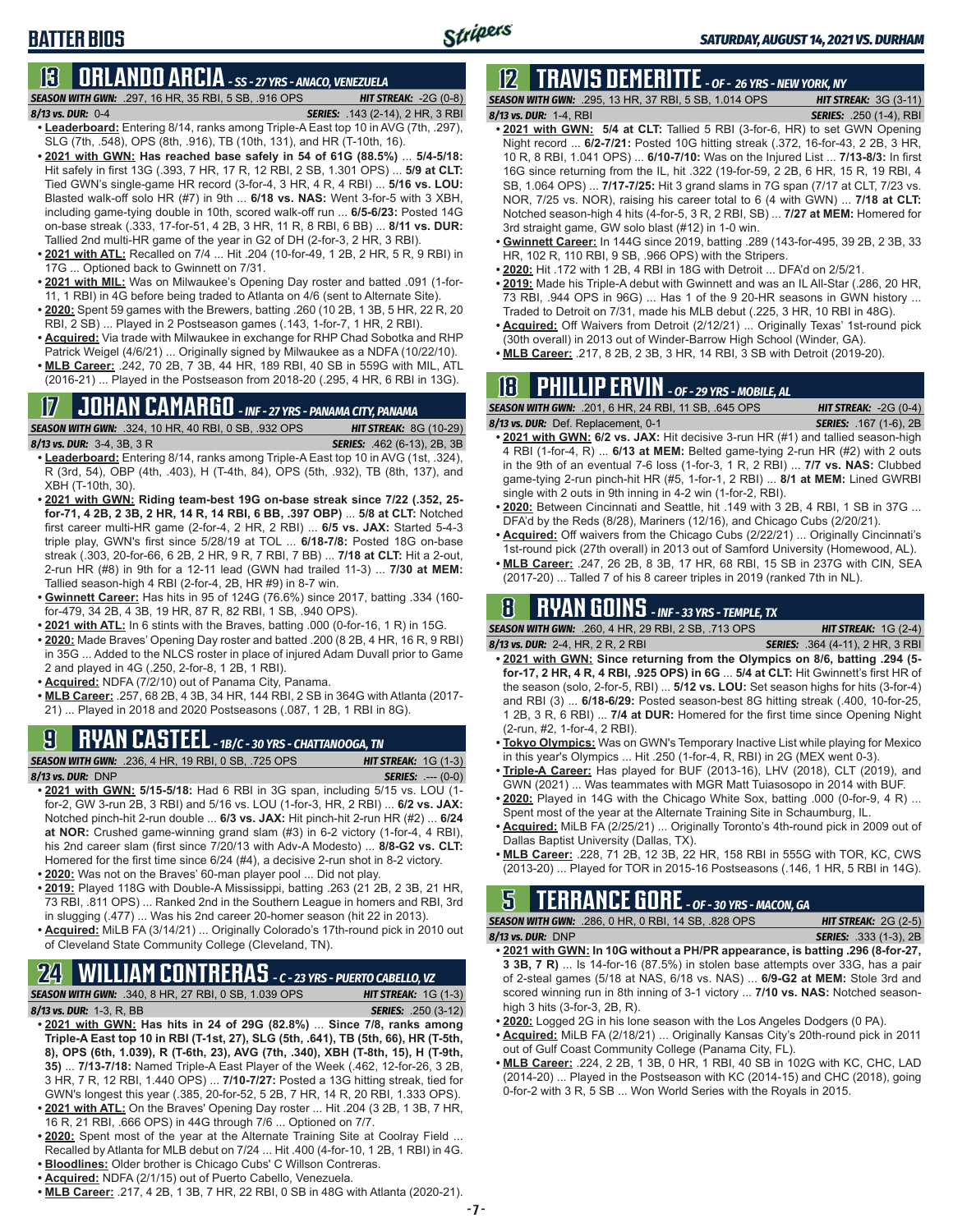# **BATTER BIOS**

### **4 SEAN KAZMAR JR.** *- INF - 37 YRS - VALDOSTA, GA*

*SEASON WITH GWN:*.218, 8 HR, 24 RBI, 3 SB, .660 OPS *HIT STREAK:* 4G (4-13) *8/13 vs. DUR:*1-4, 2 RBI *SERIES:* .333 (2-6), 2 RBI

- **• Hits Record: On 7/31 at MEM, passed Larry Whisenton (657) for the Atlanta Braves Triple-A career hits record with his 658th (single, 1-for-4)**. **• Gwinnett Career:** Batting .265 (661-for-2498, 134 2B, 12 3B, 45 HR, 301 R, 294
- RBI, 26 SB) in 727G over 8 seasons ... Leads in career G, AB, H, TB (954), 2B, R, RBI ... Ranks 2nd in career 3B (12) ... Ranks 3rd in career HR (45).
- **• 2021 with GWN: 5/25 vs. MEM:** Lined a walk-off single in the 9th for a 2-1 win, his first career walk-off RBI with GWN ... **7/8-G1 vs. NAS:** Passed Joey Terdoslavich for 3rd on GWN career HR list (#42, 1-for-3, 2 RBI) ... **7/22 vs. NOR:** Passed Damon Hollins for 2nd on ATL Triple-A hits list (#649, 2-for-3, HR, 2 RBI) ... **7/28 at MEM:** Notched his 999th and 1,000th career Triple-A hits (2-for-5, R).
- **• 2021 with ATL:** Contract selected on 4/17, has spent 2 stints with Atlanta (4/17- 4/23, 5/4-5/7), going 0-for-2 ... Pinch hit on 4/17 at the Chicago Cubs, marking his first MLB appearance in 4,589 days since 9/23/08 with San Diego ... The last player with a bigger gap between MLB appearances was Ralph Winegarner (13 years, 14 days between 6/23/36 with CLE and 7/7/49 with STL).
- **• Acquired:** MiLB FA (12/7/20) ... Originally San Diego's 5th-round pick in 2004 out of the College of Southern Nevada.
- **• MLB Career:** .195, 1 2B, 0 3B, 0 HR, 2 RBI in 22G with San Diego (2008) and Atlanta (2021).

### **22 JASON KIPNIS** *- INF - 34 YRS - NORTHBROOK, IL*

*SEASON WITH GWN:*.266, 5 HR, 19 RBI, 0 SB, .826 OPS *HIT STREAK:* -2G (0-2) *8/13 vs. DUR:*DNP *SERIES:* .000 (0-1)

- **• 2021 with GWN: Has 5 multi-hit efforts in 11G since 7/6, batting .333 (14-for-42, 3 2B, 1 3B, 2 HR, 8 R, 10 RBI)** ... **5/28 vs. MEM:** Belted decisive 3-run HR (#1, 2-for-3, 3 RBI) ... **6/16 at NAS:** Hit game-winning HR (#2), a 2-run shot (2-for-4,, 2 RBI) ... **7/14 at CLT:** Fell a triple shy of the cycle (3-for-5, 2B, HR, 3 R, 2 RBI).
- **• 2020:** In his lone season with the Chicago Cubs, hit .237 (8 2B, 1 3B, 3 HR, 16 RBI, 1 SB) in 44G ... Played in 2G during the Postseason (0-for-3, 1 BB, 1 SO) ... Elected Free Agency on 10/28.
- **• Acquired:** MiLB FA (3/29/21) ... Originally Cleveland's 2nd-round pick in 2009 out of Arizona State University (Tempe, AZ).
- **• MLB Career:** .260, 260 2B, 24 3B, 126 HR, 545 RBI, 136 SB in 1,165G with CLE, CHC (2011-20) ... Was 2-time AL All-Star with the Indians (2013, 2015) ... Hit .192 (3 2B, 1 3B, 4 HR, 9 RBI) in 26G during the Postseason with CLE (2013, 2016-18) and CHC (2020).

# **20 JONATHAN MORALES** *- C - 26 YRS - ARROYO, PUERTO RICO*

*SEASON WITH GWN:*.133, 1 HR, 8 RBI, 0 SB, .330 OPS *HIT STREAK:* -1G (0-3)

*8/13 vs. DUR:*DNP *SERIES:* .000 (0-3)

- **• 2021 with GWN: 5/7 at CLT:** Tied his single-game career high with 5 RBI, going 2-for-6 with a 3-run HR (#1) in the 9th ... **8/6 vs. CLT:** Hit a 2-out walk-off single in 11th inning for 4-3 win (2nd career walk-off with GWN, last on 7/21/18 vs. PAW).
- **• 2020:** Spent entire year at Braves Alternate Training Site in Gwinnett (no MLB debut) ... Played for Caguas of the Puerto Rican Winter League (.394, 3 HR, 9 RBI in 13G), earning PWL Postseason All-Star honors.
- **• 2019:** Hit .240 (13 2B, 2 HR, 27 R, 25 RBI) in 80G between Double-A Mississippi and Gwinnett ... Logged 1 game during the IL Playoffs (0-for-1, BB).
- **• Acquired:** Braves' 25th-round pick in 2015 out of Miami-Dade CC.

# **15 CRISTIAN PACHE** *- OF - 22 YRS - SANTO DOMINGO CENTRO, D.R.*

*SEASON WITH GWN:*.258, 9 HR, 31 RBI, 6 SB, .787 OPS *HIT STREAK:* 1G (2-4) *8/13 vs. DUR:* 2-4, 2B, RBI, SB *SERIES:* .462 (6-13), 2 2B, 2 HR, 6 RBI, SB **• MLB.com Prospect Ranks:** #1 (Braves Top 30), #8 (Top 100).

- **• 2021 with GWN: In 10G since 8/1, hitting .371 (13-for-35, 4 2B, 3 HR, 9 R, 9 RBI, 2 SB, 1.179 OPS)** ... **5/29-6/1:** Assigned to rehab (right hamstring inflammation), played 1G before being activated/optioned on 6/2 ... **6/5 vs. JAX:** Went 3-for-6 with 2 doubles, including game-tying 2-run double in 9th ... **6/10 at MEM:** Tallied his first career multi-HR game (3-for-5, 2 HR, 3 R, 4 RBI) ... **6/30 at DUR:** Notched last-at-bat GWRBI single in 9th for 2-1 win (2-for-3, 2B, RBI) ... **7/21 vs. NOR:** Homered in both games of a DH (#3-4, 2-for-6, 2 R, 2 RBI) ... **7/8-7/28:** Hit .286 (18-for-63, 1 2B, 4 HR, 16 R, 11 RBI, 3 SB, .858 OPS) in 17G ... **8/11 vs. DUR:** Went 4-for-6 with 5 RBI in a DH sweep, tallying 2 HR (#8-9) and delivering a 2-out walk-off single in G1 (won 4-3).
- **• 2021 with ATL:** On Atlanta's Opening Day roster for the first time ... Hit .111 (3 2B, 1 HR, 6 R, 4 RBI) in 22G ... Placed on IL twice, on 4/14 and 5/14 ... Was at the Alternate Training Site from 4/24-4/30.
- **• 2020:** Spent most of the year at the Alternate Training Site ... Made his MLB debut on 8/21 vs. Philadelphia (1-for-4) ... Played just 2G during regular season (.250) ... Also made MLB Postseason debut (.182, 1 2B, 1 HR, 4 R, 4 RBI in 12G).
- **• 2019:** Between Mississippi (104G) and Gwinnett (26G), hit .277 (36 2B, 9 3B, 12 HR, 63 R, 61 RBI, 8 SB, .802 OPS) in 130G ... Named a Southern League Postseason All-Star and MLB All-Star Futures Game participant.
- **• Acquired:** NDFA (7/4/15) out of Santo Domingo Centro, D.R.
- **• MLB Career:** .119, 3 2B, 0 3B, 1 HR, 4 RBI, 0 SB in 24G with Atlanta (2020-21).

#### **7 EDDIE ROSARIO** *- OF - 29 YRS - GUAYAMA, PUERTO RICO SEASON WITH GWN:*.111, 0 HR, 1 RBI, 0 SB, .222 OPS *HIT STREAK:* -1G (0-3)

- *8/13 vs. DUR:* 0-3 *SERIES:* .111 (1-9), RBI **• MLB Rehab:** Assigned to Gwinnett by Atlanta on 8/9 ... Has been on the CLE/ ATL 10-day injured list since 7/7 (right abdominal strain) ... This rehab assignment marks his Braves organization debut.
- **• 2021 with CLE:** Signed a MLB free agent deal on 2/4 ... Played 78G with the Indians, batting .254 (72-for-283, 15 2B, 1 3B, 7 HR, 29 R, 46 RBI, 9 SB).
- **• 2020:** In his final season with Minnesota, hit .257 (54-for-210, 7 2B, 13 HR, 31 R, 42 RBI, 3 SB) in 57G ... Played in 2G during the AL Wild Card Series vs. Houston, batting .000 (0-for-7, 1 SO).
- **• 2019:** Set MLB career highs in HR (32), R (91), RBI (109), TB (281), batting .276 with an .800 OPS in 137G with Minnesota ... Finished 18th in AL MVP voting.
- **• Acquired:** Via trade with Cleveland in exchange for INF Pablo Sandoval (7/30/21) Originally Minnesota's 4th-round pick in 2010 (Rafael Lopez Landron HS, P.R.).
- **• MLB Career:** .275, 149 2B, 23 3B, 126 HR, 434 RBI, 48 SB in 775G with Minnesota (2015-20) and Cleveland (2021) ... Played in the MLB Postseason with the Twins in 2017, 2019, and 2020 (.217, 1 2B, 2 HR, 2 R, 3 RBI in 6G).

# **2 YOLMER SANCHEZ** *- INF - 29 YRS - MARACAY, VENEZUELA*

#### *SEASON WITH GWN:*.199, 7 HR, 25 RBI, 4 SB, .618 OPS *HIT STREAK:* -1G (0-3) *8/13 vs. DUR:*0-3 *SERIES:* .222 (2-9), HR, RBI

- **• 2021 with GWN: 5/7 at CLT:** Went 3-for-5 (3 R, 3 RBI) with GWN's first triple of the year ... **6/9-G2 at MEM:** Stole home as part of a double-steal with Drew Waters, scored tying run in 3-1 win (1-for-2, R, SB) ... **7/28 at MEM:** Hit a game-tying 2-run HR (#3) with 2 outs in 9th of 8-7 loss ... **7/30 at MEM:** Recorded 2nd career multi-HR game (1st since 5/2/15, CLT vs. SWB), hitting 2 solo shots (#4-5) including GW blast in 8th for 8-7 win (2-for-3, 3 R, 2 RBI) ... **7/22-8/12:** Homered 6 times (#2-7) in 17G, batting .267 (16-for-60, 11 R, 12 RBI, .895 OPS).
- **• 2020:** Played 11G with the Chicago White Sox, batting .313 (3 2B, 1 HR, 1 RBI, 1.164 OPS) ... Made his MLB Postseason debut in the ALWCS (1G, no at-bat).
- **• Acquired:** MiLB FA (3/31/21) ... Originally a NDFA with Chi. White Sox (5/29/09).
- **• MLB Career:** .245, 113 2B, 24 3B, 32 HR, 215 RBI, 30 SB in 657G with the Chi. White Sox (2014-20) ... Won an AL Gold Glove in 2019 (.987 FPCT at 2B).

# **26 TRAVIS SNIDER** *- OF/INF - 33 YRS - KIRKLAND, WA*

| <b>SEASON WITH GWN: .181, 3 HR, 10 RBI, 2 SB, .628 OPS</b>                         | <b>HIT STREAK:</b> $1G(1-2)$  |
|------------------------------------------------------------------------------------|-------------------------------|
| 8/13 vs. DUR: DNP                                                                  | <b>SERIES:</b> .500 (1-2), SB |
| • 2021 with GWN: 6/18 vs. NAS: Homered for the first time since 5/7 at CLT, a solo |                               |
|                                                                                    |                               |

- shot (#2) as part of 6-run comeback in 8-7 win (1-for-3, 2 RBI) ... **7/15 at CLT:** Blasted go-ahead 2-run HR (#3) in 8th of 11-10 win (1-for-4, 2 RBI) ... **7/31 at MEM:** Delivered GW 2-run double in 2-1 win (1-for-4, 2 RBI).
- **• 2020:** Signed by Miami on 7/24 and reported to the Marlins' Alternate Training Site in Jupiter, FL, but was released on 8/27 and did not reach the Majors.
- **• 2019:** Played for Triple-A Reno in Arizona's system (.294, 22 2B, 4 3B, 11 HR, 41 RBI, 3 SB, .899 OPS in 93G).
- **• Acquired:** MiLB FA (2/26/21) ... Originally Toronto's 1st-round pick (14th overall) in 2006 out of Henry M. Jackson High School (Mill Creek, WA).
- **• MLB Career:** .244, 100 2B, 7 3B, 54 HR, 212 RBI, 22 SB in 630G with TOR, PIT, BAL (2008-15) ... Played for PIT in Postseason from 2013-15 (1-for-4 in 3G).

# **11 Drew WATERS** *- OF - 22 YRS - ATLANTA, GA*

*SEASON WITH GWN:*.253, 8 HR, 28 RBI, 20 SB, .760 OPS *HIT STREAK:* -1G (0-4) *8/13 vs. DUR:*DNP *SERIES:* .200 (2-10), RBI, SB

- **• Leaderboard:** Entering 8/14, ranks among Triple-A East top 10 in SB (T-4th, 20) and R (7th, 50).
- **• MLB.com Prospect Ranks:** #2 (Braves Top 30), #22 (Top 100 Prospects).
- **• 2021 with GWN: 5/15-6/10:** Hit .316 (25-for-79, 4 2B, 3 HR, 16 R, 9 RBI, 6 SB, .906 OPS) in 21G ... **5/18 at NAS:** Recorded first career multi-HR game (3-for-5, 2 HR, 3 RBI) and became the first GWN player to homer from both sides of the plate since Mel Rojas Jr. (7/7/16 at CLT) ... **5/19 at NAS:** Fell a triple shy of the cycle in first 4-hit game at Triple-A (4-for-5, 2B, HR, 2 R, 2 RBI, 2 SB) ... **6/9-G2 at MEM:** Lined RBI single in 8th (2-for-3, R, RBI) for last-at-bat 3-1 win ... **7/2-7/18:** Posted 13G on-base streak (.357, 20-for-56, 8 2B, 1 3B, 2 HR, 14 R, 10 RBI, 4 SB) ... **7/1-7/31:** Led Triple-A East in XBH with 17, batting .301 (31-for-103, 11 2B, 1 3B, 5 HR, 23 R, 17 RBI, 5 SB, .924 OPS) in 24G.
- **• Futures Game:** Played for the NL Team in the 2021 SiriusXM All-Star Futures Game on 7/11 at Coors Field (1-for-1, BB) ... Was the 7th active Gwinnett player selected to the game (1st since RHP Touki Toussaint in 2018).
- **• 2020:** Spent entire year at Braves Alternate Site in Gwinnett (no MLB debut).
- **• 2019:** Hit .309 (40 2B, 9 3B, 7 HR, 80 R, 52 RBI, 16 SB) in 134G with Double-A Mississippi and Gwinnett ... Won Southern League Batting Title (.319, best in MIS history) and Most Valuable Player (1st in MIS history) ... Ranked among MiLB top 5 in doubles (T-3rd, 40) and hits (5th, 163).
- **• Acquired:** Braves' 2nd-round pick in 2017 out of Etowah High School (Woodstock, GA) ... Named Gatorade Georgia Baseball Player of the Year in 2017.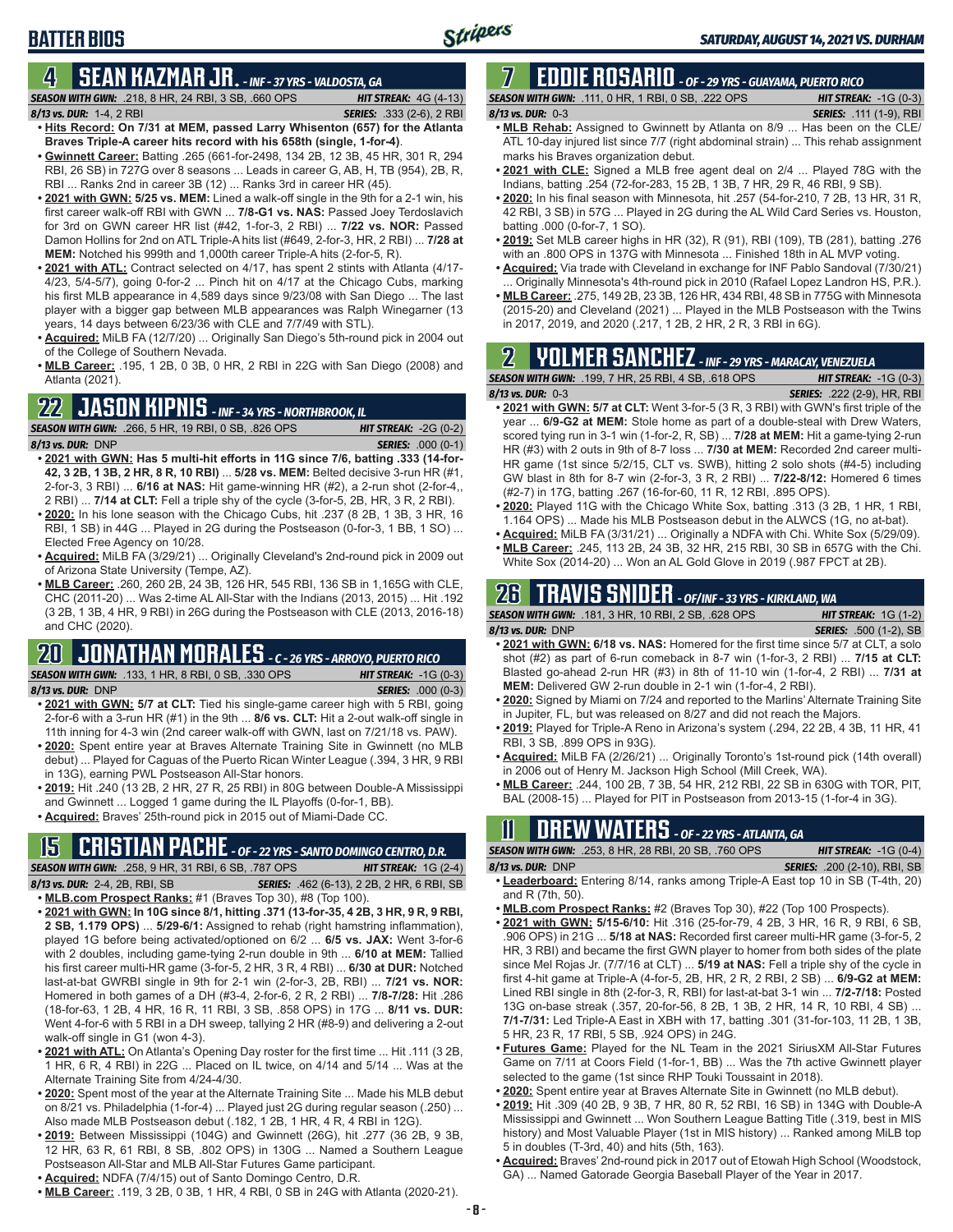### **SEASON SUMMARY**



### **TEAM HIGHS & LOWS**

| <b>OFFENSE:</b>                                                 |  |
|-----------------------------------------------------------------|--|
|                                                                 |  |
|                                                                 |  |
|                                                                 |  |
|                                                                 |  |
|                                                                 |  |
|                                                                 |  |
|                                                                 |  |
|                                                                 |  |
|                                                                 |  |
|                                                                 |  |
|                                                                 |  |
|                                                                 |  |
|                                                                 |  |
|                                                                 |  |
|                                                                 |  |
|                                                                 |  |
|                                                                 |  |
|                                                                 |  |
| <b>PITCHING:</b>                                                |  |
|                                                                 |  |
|                                                                 |  |
|                                                                 |  |
|                                                                 |  |
|                                                                 |  |
|                                                                 |  |
|                                                                 |  |
|                                                                 |  |
|                                                                 |  |
|                                                                 |  |
|                                                                 |  |
| <b>DEFENSE:</b>                                                 |  |
| Most Double Plays Turned, Game  3 (5x, last: 7/16 at Charlotte) |  |
|                                                                 |  |

Most Errors, Game ..................................................................3 (5/15 vs. Louisville) Most Stolen Bases Allowed, Game ...............................................4 (7/4 at Durham) Most Caught Stealing, Game .............................................. 2 (8/8-G1 vs. Charlotte)

#### **TEAM MISCELLANEOUS**

| Largest Blown Lead (Loss)3 Runs (4x, last: 8/6 vs. Charlotte, 5-2, 6-10) |
|--------------------------------------------------------------------------|
|                                                                          |
|                                                                          |
|                                                                          |
|                                                                          |
|                                                                          |
|                                                                          |
|                                                                          |
|                                                                          |
|                                                                          |

#### **INDIVIDUAL HIGHS & LOWS**

| <b>HITTING (GAME):</b> |                                                                   |
|------------------------|-------------------------------------------------------------------|
|                        | Hits ……………………………………………………………4 (7x, last: Waters, 7/29 at Memphis) |
|                        |                                                                   |
|                        |                                                                   |
|                        |                                                                   |
|                        |                                                                   |
|                        |                                                                   |
|                        |                                                                   |
|                        |                                                                   |
|                        |                                                                   |
|                        |                                                                   |
|                        |                                                                   |
|                        |                                                                   |
|                        |                                                                   |
|                        |                                                                   |

#### **PITCHING (GAME):**

#### **DEFENSE (GAME):**

#### **STREAKS**

#### **OFFENSIVE (LONGEST IN 2021 ONLY):**

#### **PITCHING (LONGEST IN 2021 ONLY):**

#### **LAST TIME IT HAPPENED (GWINNETT REGULAR-SEASON HISTORY)**

| <b>INDIVIDUAL OFFENSE:</b>                            |                                                                            |
|-------------------------------------------------------|----------------------------------------------------------------------------|
|                                                       |                                                                            |
|                                                       |                                                                            |
|                                                       |                                                                            |
|                                                       |                                                                            |
|                                                       |                                                                            |
|                                                       |                                                                            |
|                                                       |                                                                            |
|                                                       | Homers, Both Sides of Plate  Drew Waters (5/18/21 at Nashville)            |
|                                                       |                                                                            |
|                                                       |                                                                            |
|                                                       | Back-to-Back-to-Back Homers  Arcia/Camargo/Demeritte (5/8/21 at Charlotte) |
|                                                       |                                                                            |
|                                                       |                                                                            |
|                                                       |                                                                            |
|                                                       |                                                                            |
|                                                       |                                                                            |
|                                                       |                                                                            |
|                                                       |                                                                            |
|                                                       |                                                                            |
|                                                       |                                                                            |
|                                                       |                                                                            |
| <b>INDIVIDUAL PITCHING:</b><br>00 Inning Dorfoot Comp |                                                                            |
|                                                       | ممیده ۱۸                                                                   |

| 9.0-Inning No-Hitter (Solo)Todd Redmond (5/28/10 at Louisville)                 |  |
|---------------------------------------------------------------------------------|--|
| 9.0-Inning No-Hitter (Comb.)  Wooten/Marksberry/Ramirez (6/30/16 at Louisville) |  |
|                                                                                 |  |
|                                                                                 |  |
|                                                                                 |  |
| 21 Consecutive Saves Converted Jairo Asencio (9/6/09-8/8/11)                    |  |
| 25.0-Inning Scoreless Streak Stephen Marek, 25.1 IP (6/6/10-8/2/10)             |  |
|                                                                                 |  |

#### **TEAM OFFENSE:**

| <b>TEAM PITCHING:</b> |  |
|-----------------------|--|
|                       |  |
|                       |  |
|                       |  |
|                       |  |
|                       |  |
|                       |  |
|                       |  |
|                       |  |

#### **TEAM DEFENSE:**

| Turn a Triple Play 6/5/21 vs. Jacksonville (Camargo-Kipnis-Snider) |
|--------------------------------------------------------------------|
|                                                                    |

| <b>TEAM MISCELLANEOUS:</b> |  |
|----------------------------|--|
|                            |  |
|                            |  |